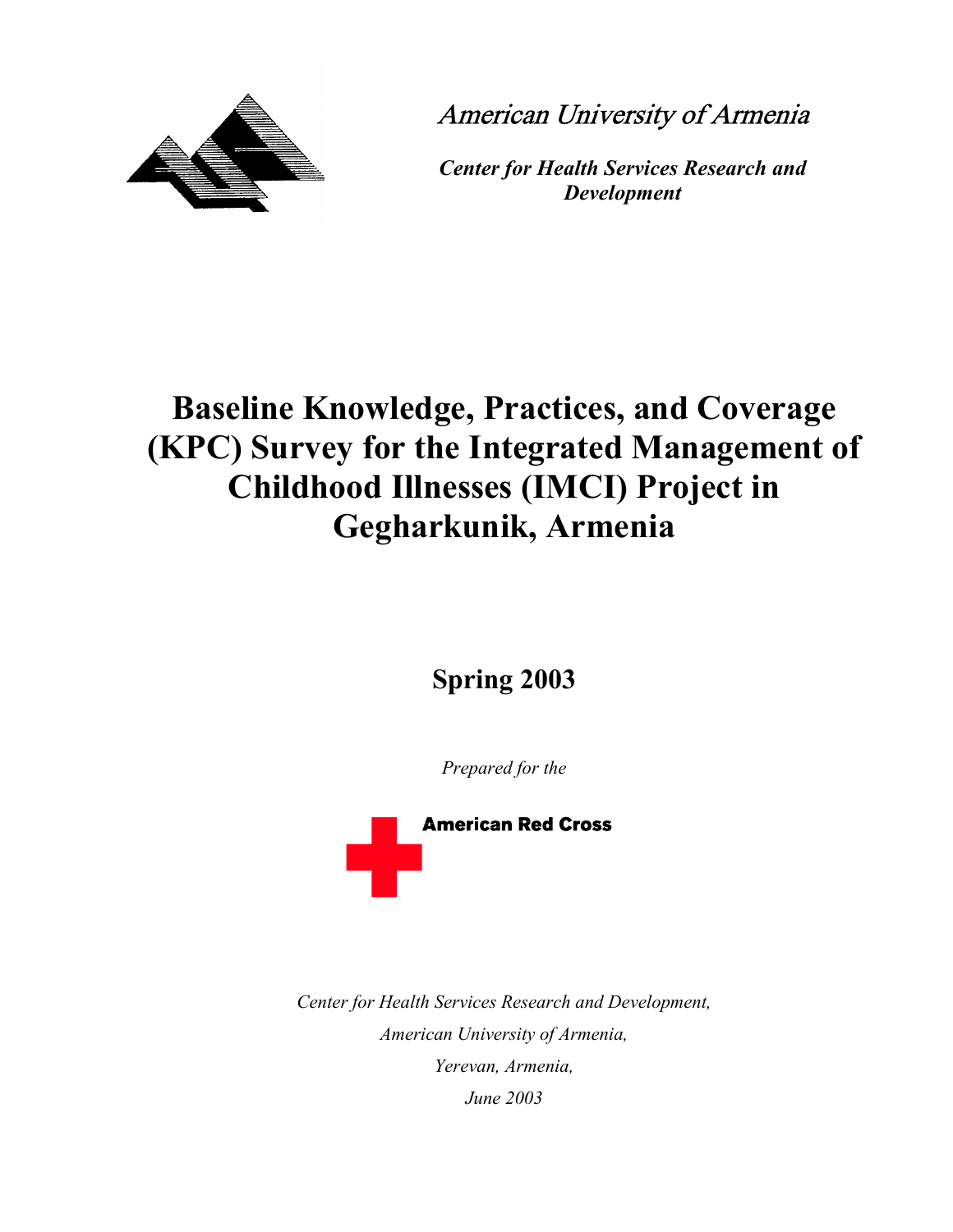## **Participants**

## *American University of Armenia Center for Health Services Research and Development*

## **Michael E. Thompson**, **MS, DrPH** Director

**Tsovinar L. Harutyunyan**, **MPH** Senior Program Manager

**Gayane G. Ghukasyan**, **MPH** Technical Consultant

**Anush Sahakyan, Izabella Mirzoyan, Nune Truzyan, Lusine Abrahamyan**  Research Interviewers/Data Entry/Analysts

*American Red Cross Delegation in Armenia* 

**Eric Baranick, MPH**  Country Representative, Health Delegate

*Special thanks to health providers from medical posts and the people of the villages in Martuni, Gegharkunik, for their support and cooperation*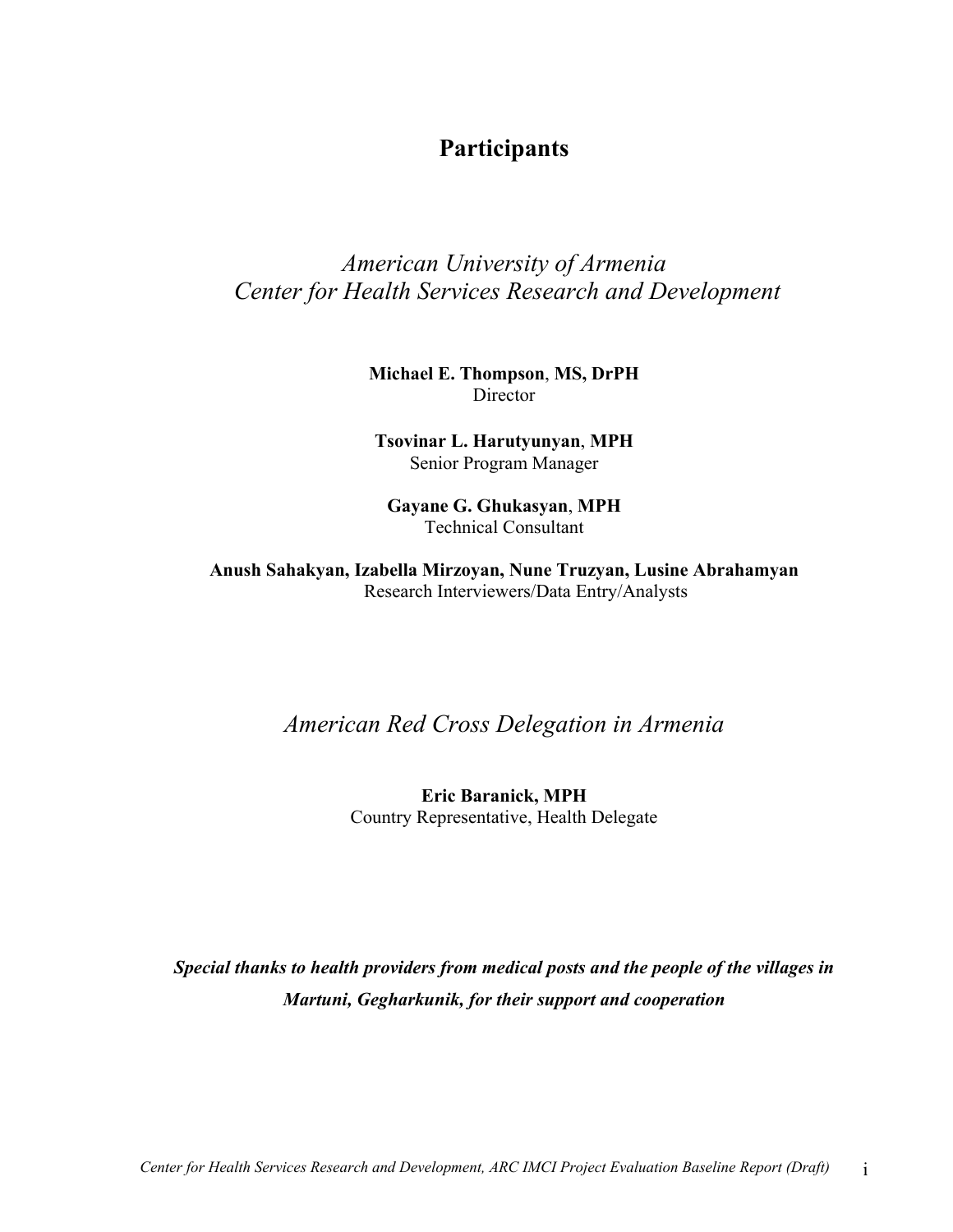## **Table of contents**

| 1.1  |  |
|------|--|
| 1.2  |  |
|      |  |
| 2.1  |  |
| 2.2  |  |
| 2.3  |  |
| 2.4  |  |
| 2.5  |  |
| 2.6  |  |
|      |  |
| 3.1  |  |
| 3.2  |  |
| 3.3  |  |
| 3.4  |  |
| 3.5  |  |
| 3.6  |  |
| 3.7  |  |
| 3.8  |  |
| 3.9  |  |
| 3.10 |  |
| 3.11 |  |
| 4.   |  |
| 5.   |  |
| 6.   |  |
|      |  |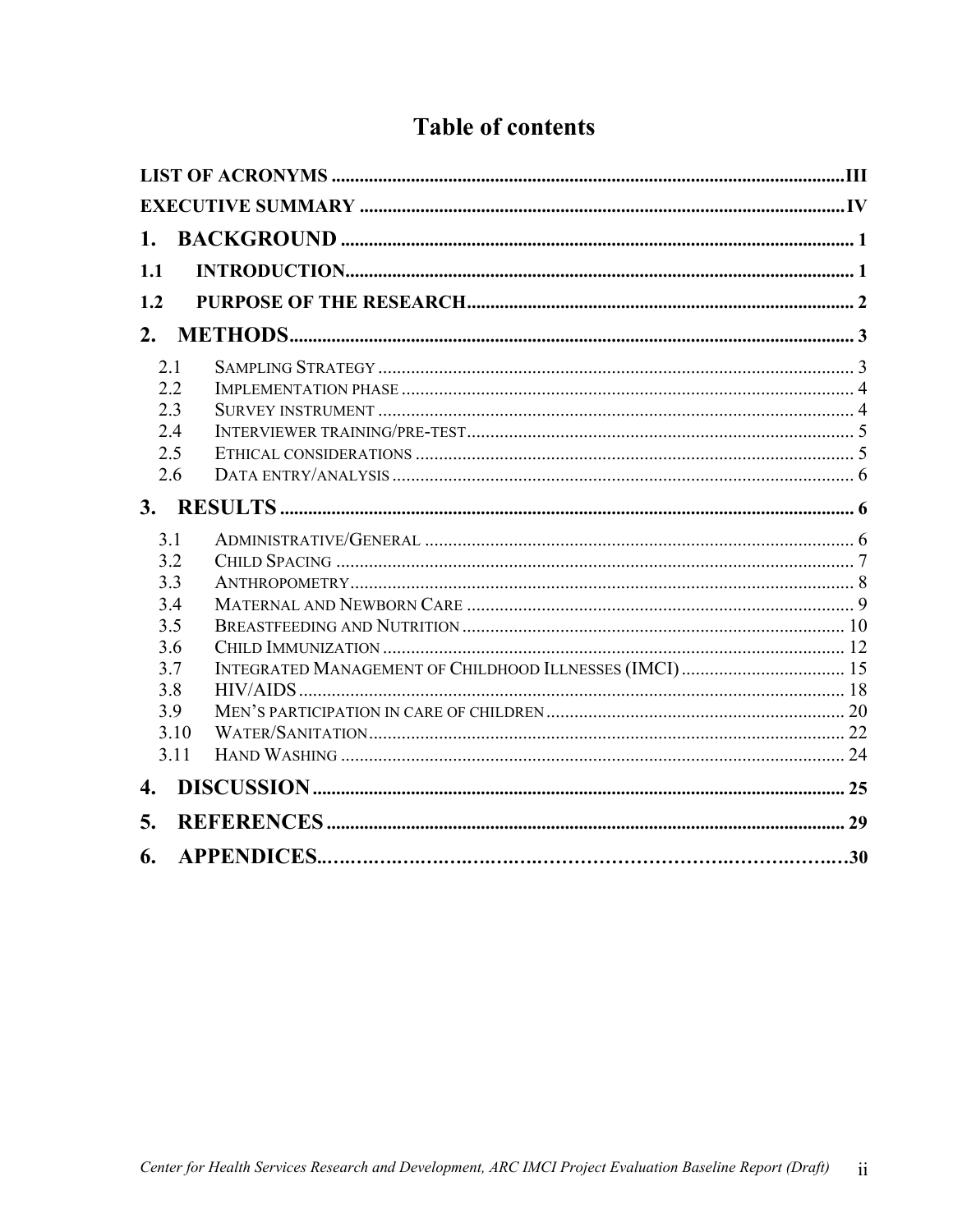# <span id="page-3-0"></span>**List of Acronyms**

| <b>AIDS</b>   | Acquired Immunodeficiency Syndrome                         |
|---------------|------------------------------------------------------------|
| <b>ARC</b>    | <b>American Red Cross</b>                                  |
| <b>ARCS</b>   | Armenian Red Cross Society                                 |
| <b>AUA</b>    | American University of Armenia                             |
| <b>CATCH</b>  | Rapid Core Assessment Tool on Child Health                 |
| <b>CHSR</b>   | Center for Health Services Research and Development of AUA |
| <b>DHS</b>    | Armenia Demographic and Health Survey                      |
| <b>HIV</b>    | Human Immunodeficiency Virus                               |
| <b>IMCI</b>   | Integrated Management of Childhood Illnesses               |
| <b>IRB</b>    | <b>Institutional Research Board</b>                        |
| <b>KPC</b>    | Knowledge, Practice, and Coverage                          |
| <b>MOH</b>    | Ministry of Health                                         |
| <b>NCHS</b>   | National Center for Health Statistics                      |
| <b>SRS</b>    | Simple Random Sampling                                     |
| <b>UNICEF</b> | United Nations Children's Fund                             |
| <b>WHO</b>    | World Health Organization                                  |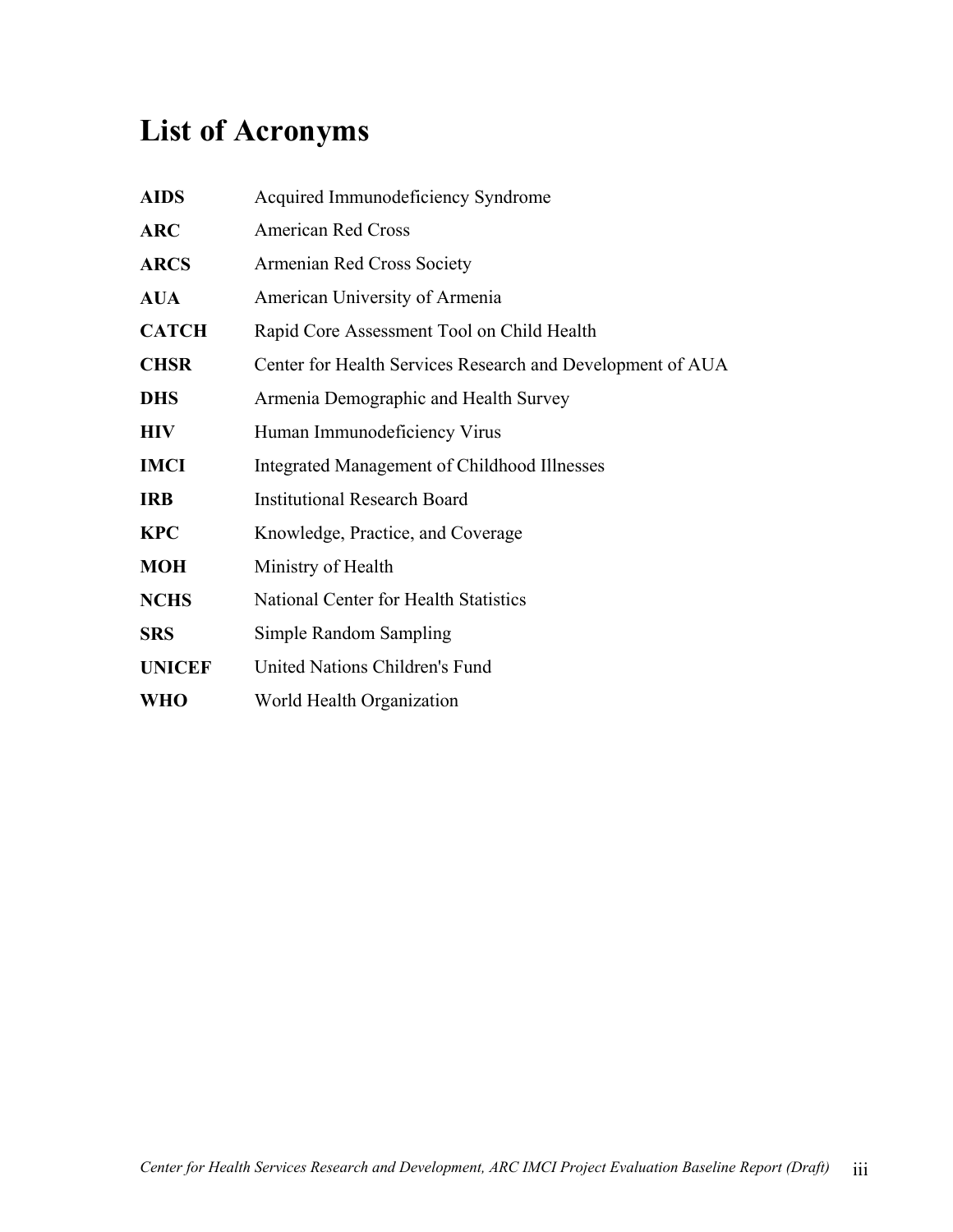# **Executive Summary**

<span id="page-4-0"></span>Socio-economic difficulties experienced by Armenia following independence have negatively impacted the health status of the population. The decline of living standards and poverty translated into high rates of malnutrition among children.

The American Red Cross (ARC) and the Armenia Red Cross Society (ARCS) seek to alleviate malnutrition in children through programs targeting maternal and child health and nutrition practices in the Martuni Region of the Gegharkunik *marz*, where health status of the population was shown to be particularly unfavorable. ARC chose an Integrated Management of Childhood Illness (IMCI) strategy as a comprehensive approach to improve maternal and child health in the Martuni Region.

ARC contracted the American University of Armenia's Center for Health Services Research and Development (AUA/CHSR) to support its evaluation component by conducting baseline and final surveys in Martuni to measure the results of the project. The face-to face interviews were conducted with 300 mothers of children less than 2 years of age in the 16 IMCI pilot project villages in Martuni region of Gegharkunik *marz*. The households were chosen with the help of weighted (stratified) Simple Random Sampling (SRS) of households containing a child under 24 months. To determine the respondents, the policlinic/ambulatory records of births for each village were used as a sampling frame.

The KPC<sub>2000+</sub> Rapid Core Assessment Tool on Child Health (CATCH), which contains a concise set of indicators to assess the health situation in the region, was adapted for the construction of the questionnaire. The main domains for which the information was sought were Anthropometry, Maternal and Newborn care, Breastfeeding and Nutrition, Child Immunization, Integrated Management of Childhood Illnesses, HIV/AIDS, Men's participation in care of children, and Water/Sanitation.

The baseline data confirmed previous research conducted in Gegharkunik *marz* and highlighted health areas particularly unfavorable and demanding intervention/support of ARC. Responses of mothers showed the need for training/information for mothers in the following areas

- □ **Correct child spacing** (only 42.4 % of the recent live births had an interval of more than 24 months)
- **Breastfeeding and nutrition practices** (only 17% of mothers of children age 0-5 months inclusive exclusively breastfeed their babies; 54.5 % of children age 6-9 months receive breast milk and complementary food
- **Knowledge of child illness signs** (only 35% of women know at least 2 of 8 signs of illness that indicate the need for treatment)
- **Knowledge of HIV/AIDS** (nineteen percent of women know at least 2 known ways of reducing HIV risk)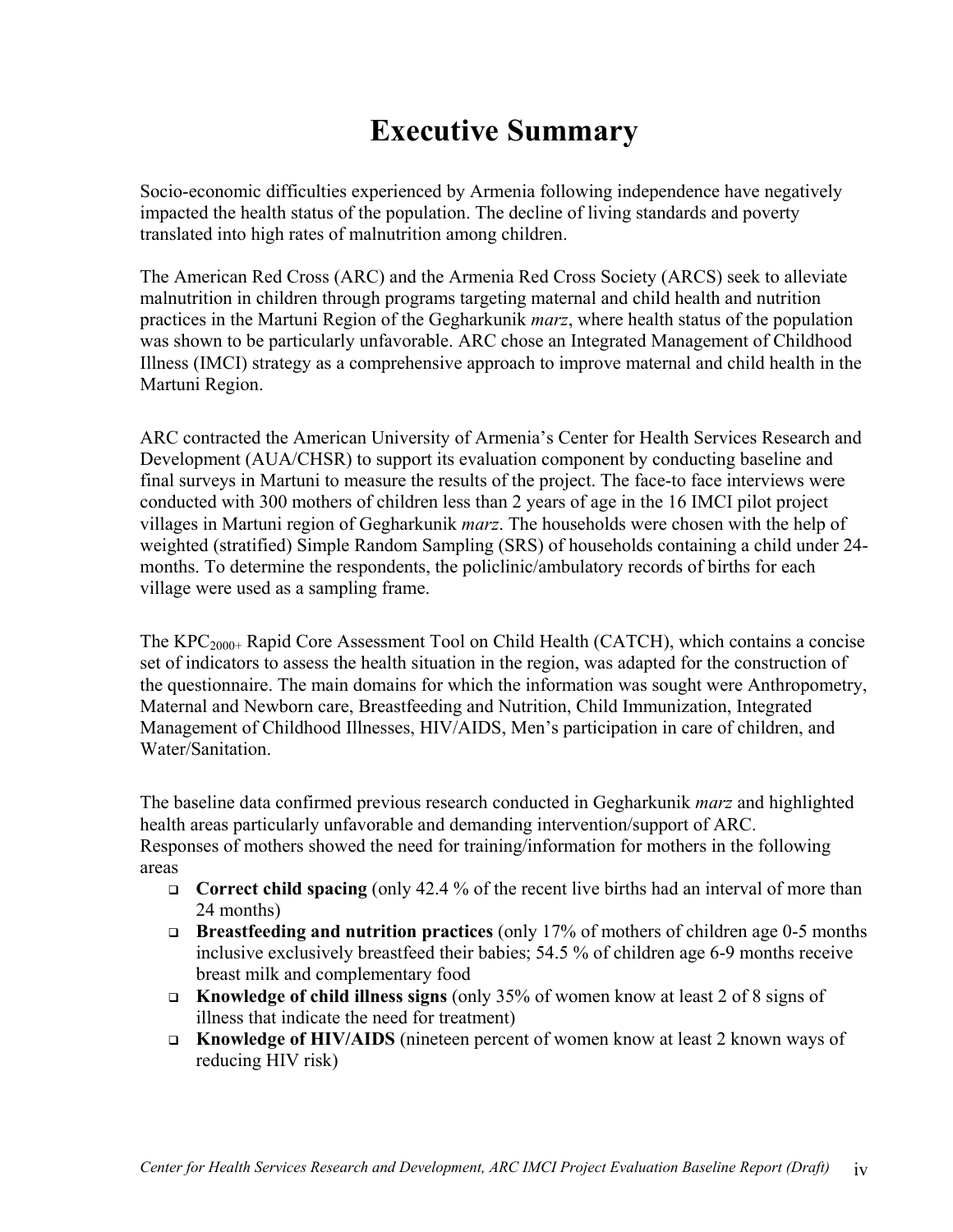**Proper hand washing practices** (only 61% of women wash their hands with soap/ash before food preparation, before feeding children, after defecation, and after attending to a child who has defecated).

The survey also revealed deficiencies in the immunization coverage of children less than 24 months of age. Only 1 child (7.7% of 13 children 12-23 months of age for which the vaccination cards were available), was completely vaccinated before first birthday according to MOH vaccination plan in Armenia. Only 77% of the children age 12-23 months had received measles vaccine according to their mothers. Incomplete coverage of population by skilled delivery assistance was also recorded (about 7% of the mothers did not receive skilled delivery assistance).

The survey revealed low percentage of malnourished children in Martuni (only 2% underweight according to the WHO/NCHS standards). However, it should be taken into consideration that the survey determined weight-for-age indicator, whereas previous research reported high percentage of malnourished children in Gegharkunik based on height-for-age indicator (chronic malnutrition).

It is recommended for ARC to design interventions at the community level for knowledge/behavior change in the areas of breastfeeding, HIV prevention, childcare, nutrition, personal/ family hygiene, and birth spacing. Insufficient antenatal care, assistance and medical care at delivery, and vaccination coverage are related to the provision of health services, and can be addressed through corresponding improvements in the health care system.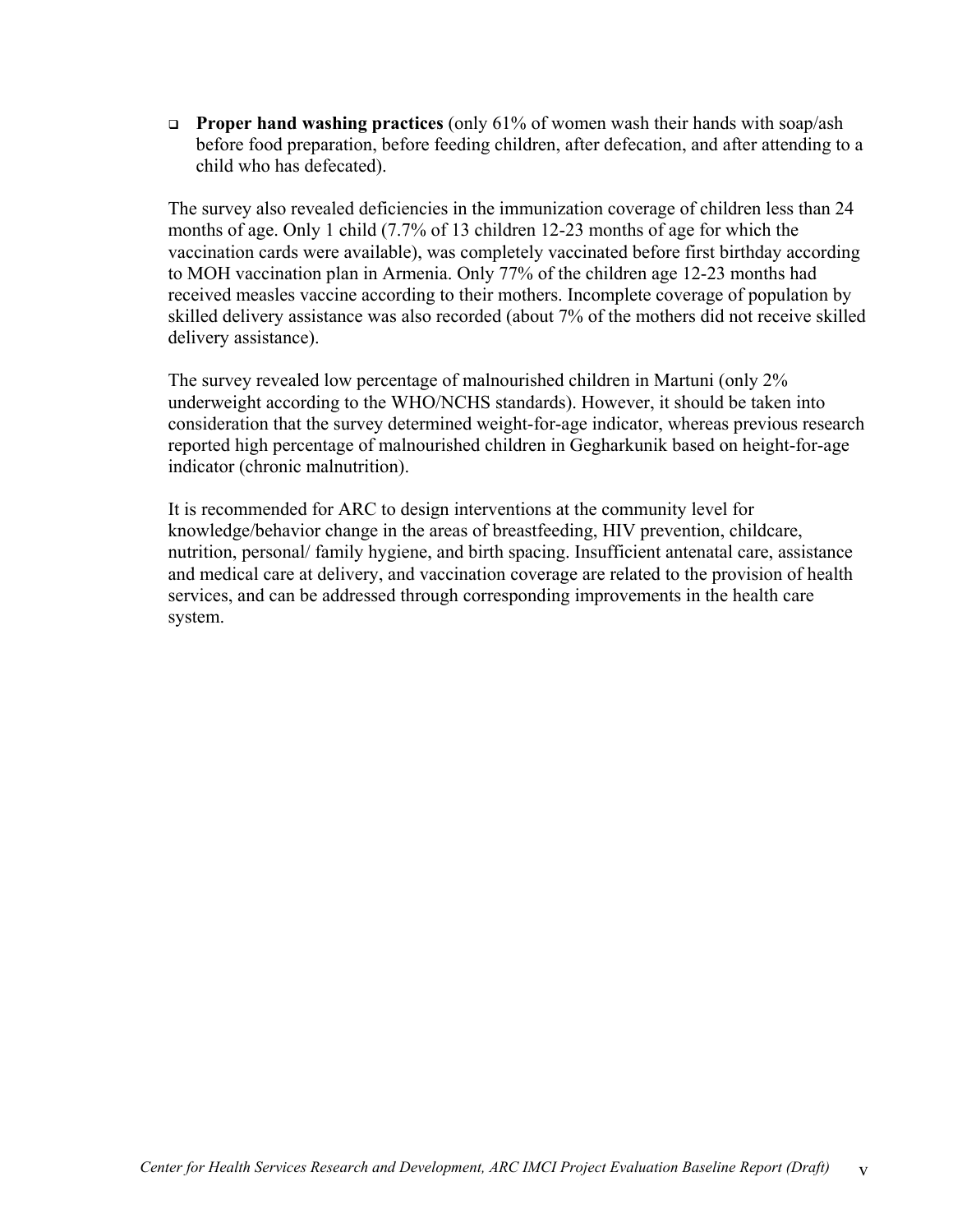## <span id="page-6-0"></span>**1. Background**

#### <span id="page-6-4"></span>**1.1 Introduction**

Like many of the Newly Independent States of the former Soviet Union, Armenia suffered major disruption to its economy following independence in  $1991<sup>1</sup>$  $1991<sup>1</sup>$ . These adverse socio-economic conditions have drastically impacted on the maternal and child health in Armenia.

<span id="page-6-7"></span><span id="page-6-6"></span><span id="page-6-5"></span><span id="page-6-1"></span>Malnutrition in children under-five is considered a significant problem. According to the Armenia Demographic and Health Survey (DHS) and UNICEF, 13% of children under 5 are stunted (chronic malnutrition), and 3% are severely stunted, while 2 % of children are wasted and 3 % are underweight.<sup>[2,](#page-34-2) 3</sup> An increasing trend in the levels of malnutrition is observed since 1998.<sup>[4](#page-34-4)</sup> Significant regional variation in the prevalence of stunted children was recorded, with a lowof 8% stunting in Kotayk and high of 32% in Gegharkunik *marz*.<sup>2</sup> The American Red Cross (ARC) and the Armenia Red Cross Society (ARCS) seek to address this serious problem by improving maternal and child health and nutrition practices in the Martuni Region of the Gegharkunik *marz*. [5](#page-34-5)

<span id="page-6-2"></span>The Integrated Management of Childhood Illness (IMCI) strategy was chosen as a comprehensive approach to reduce childhood disease burden among children under 5 in the Martuni Region.<sup>[5](#page-6-2)</sup> IMCI is a global WHO/UNICEF strategy to combat the leading causes of under 5-childhood morbidity and mortality using an integrated approach. The development by UNICEF and WHO of the Integrated Management of Childhood Illness (IMCI) unites effective, simple, and inexpensive interventions for the prevention and management of major preventable childhood diseases.<sup>[6](#page-34-6)</sup> It is a flexible strategy, which can be easily modified according to a country's needs, socio-economic status, and health conditions.<sup>[6](#page-6-3)</sup>

<span id="page-6-3"></span>The Armenia Ministry of Health (MOH) included IMCI in its national policy in 1999. Training of health care professionals in IMCI was conducted in 3 pilot sites of Armenia in 2001 (Martuni region of Gegharkunik *marz*, Ijevan region of Tavush *marz*, and Artik region of Shirak *marz*).[1](#page-6-4) In Martuni Region 42 health care providers were trained in the clinical IMCI methodology.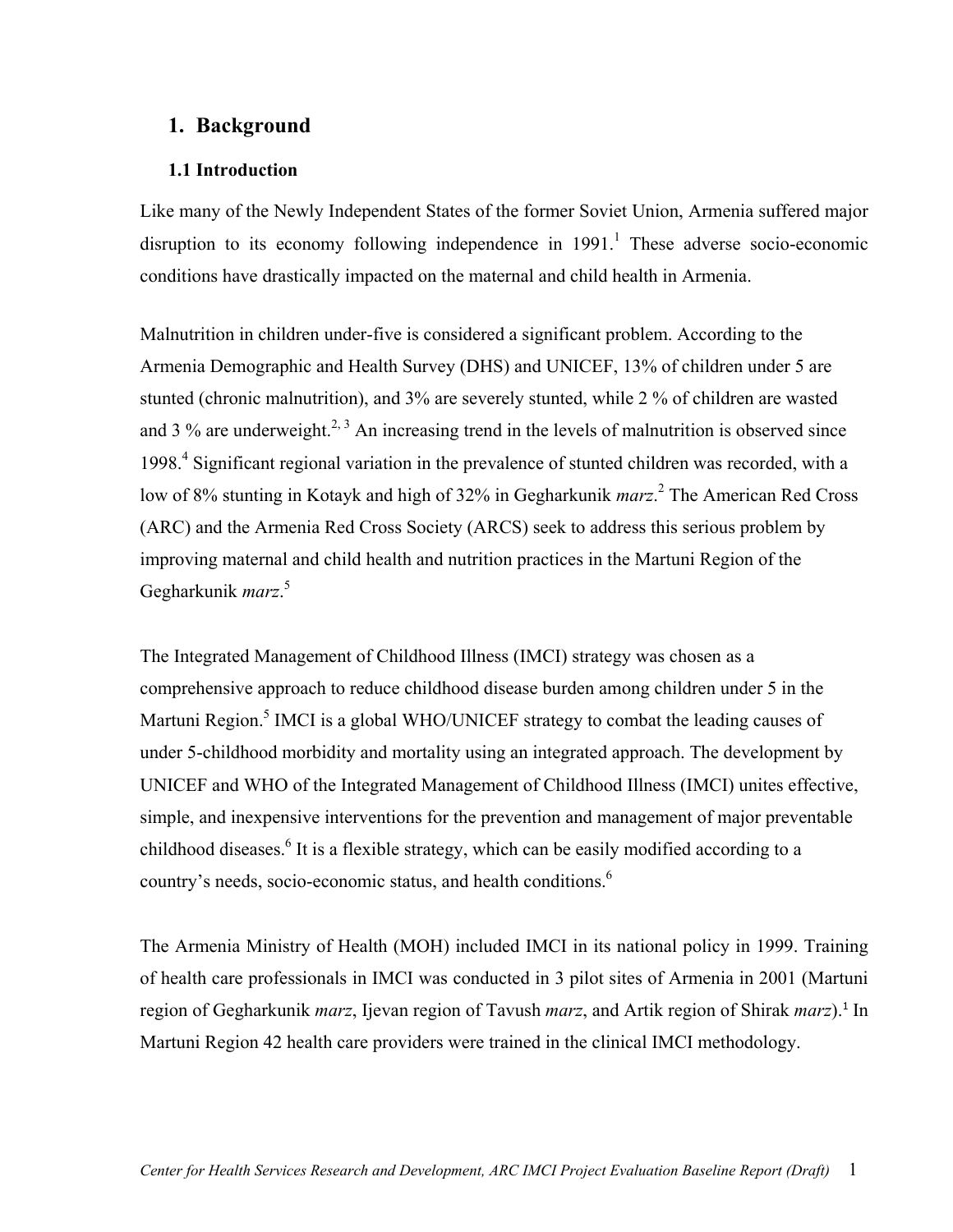<span id="page-7-0"></span>ARC and ARCS operate the community/household IMCI strategy in Gegharkunik *marz* employing a community-based peer health education and a mass media campaign. ARCS volunteers received training in maternal and child health, particularly in breastfeeding, prevention of diarrhea and acute respiratory infections, appropriate hygiene practices, and nutrition. Trained ARCS volunteers counsel and educate mothers in the community on key nutrition and health practices and proper referral mechanisms.<sup>[5](#page-6-2)</sup> A mass media campaign will complement ARCS volunteer efforts using radio and television spots, newspaper, posters, and brochures. ARC and ARCS will strengthen health services by organizing IMCI meetings with key stakeholders to coordinate efforts and advocate for increased supply of IMCI drugs and supplies to pilot villages. $5$ 

#### **1.2 Purpose of the research**

ARC contracted the American University of Armenia's Center for Health Services Research and Development (AUA/CHSR) to conduct a baseline and final evaluation to measure the results of the project. The evaluation includes a baseline and a final survey of 300 households in the 16 IMCI pilot project villages in Martuni region of Gegharkunik *marz*.

The CHSR was contracted to

- Translate and adapt the KPC (Knowledge, Practice, and Coverage) Rapid Assessment survey into Armenian
- Develop a sampling strategy to draw a representative sample of 300 mothers/children under 24 months of age from the 16 target villages
- Conduct face-to face interviews with 300 mothers of children under 24 months of age in 16 target villages
- $\Box$  Enter and descriptively analyze the data
- □ Prepare and submit descriptive survey report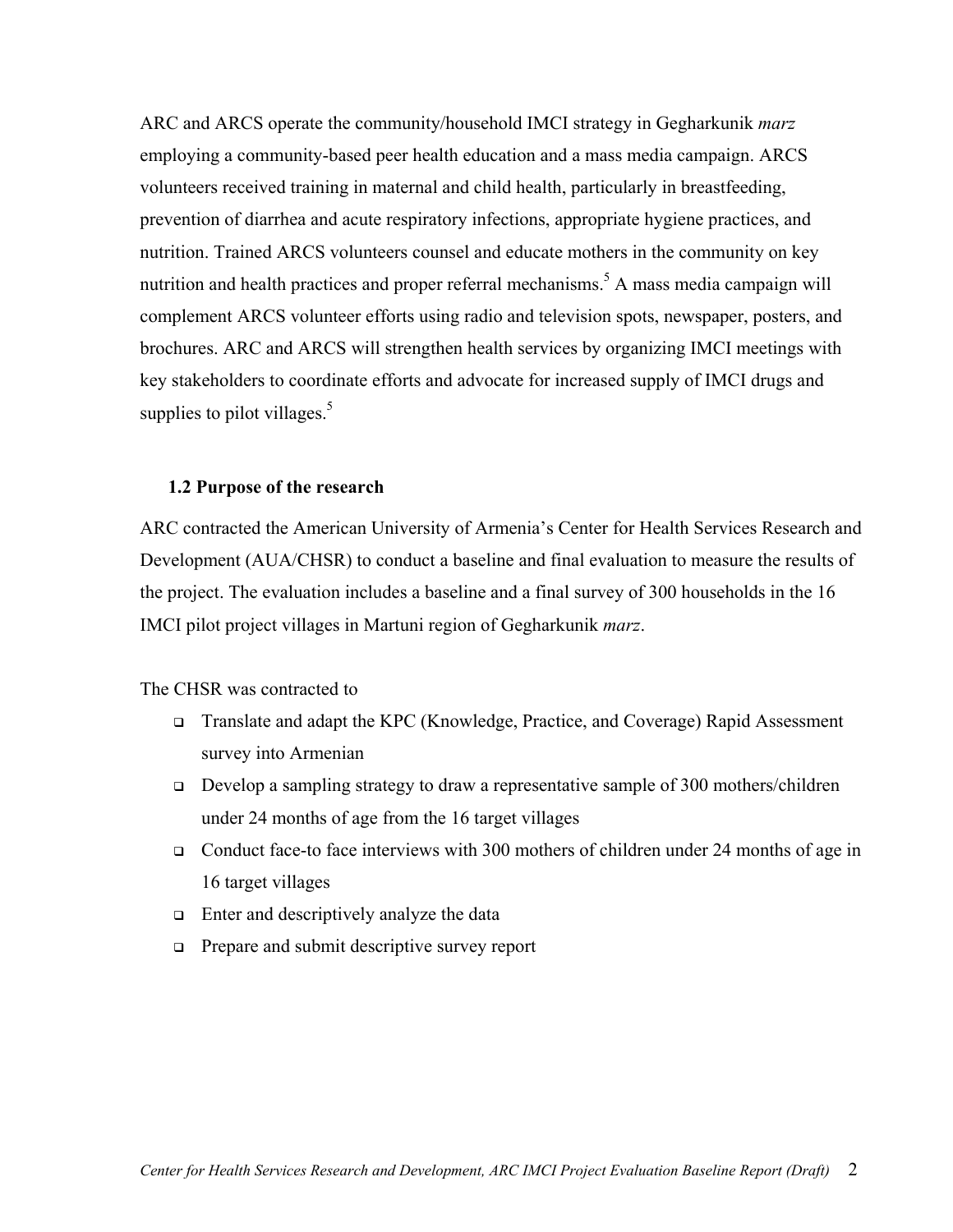## <span id="page-8-0"></span>**2. Methods**

## **2.1 Sampling Strategy**

The study is a pre-post independent samples design, with an estimated 300 mothers of children under 24 months surveyed at baseline and follow-up. Based upon the data provided by American Red Cross, a weighted (stratified) Simple Random Sampling (SRS) of households containing a child under 24-months was utilized. The population of children under 5 in each program village was used to determine a weight from which the number of respondents to be selected from each village was calculated as a fraction of the total sample (Appendix 1). To determine the respondents, policlinic/ambulatory records of births for each village were used as the sampling frame.

This approach has several advantages over cluster sampling (cluster size 10) routinely used in KPC. First, SRS is the preferred/gold standard and introduces no design effect, allowing reduced sample sizes or providing greater precision of measurement for a given sample size. Second, cluster sampling requires repeated attempts to fill a quota starting from a given address. In this case, the density of children under two is estimated at 1in 5 to 1 in 7 households, requiring 50-70 attempts on average to complete each cluster, whereas SRS will lead interviewers to house known to have a valid respondent (with the exception of recent emigration, bad addresses, etc). Third, given the small size of the villages, the added travel time/costs for moving from location to location adds little to the cost of the project relative to a cluster sample, and those costs are more than offset by the value of an SRS sample.

The possible disadvantages to this approach is that the cluster sampling technique would allow unregistered children to be included in the sample (though evaluations of the policlinic registrations indicate >95% inclusion by age 2) and the potential for oversampling of households with multiple children under 2 as each child under two is given an equal chance of inclusion, not each mother or household (though this bias is small and both methods face the issue of multifamily households).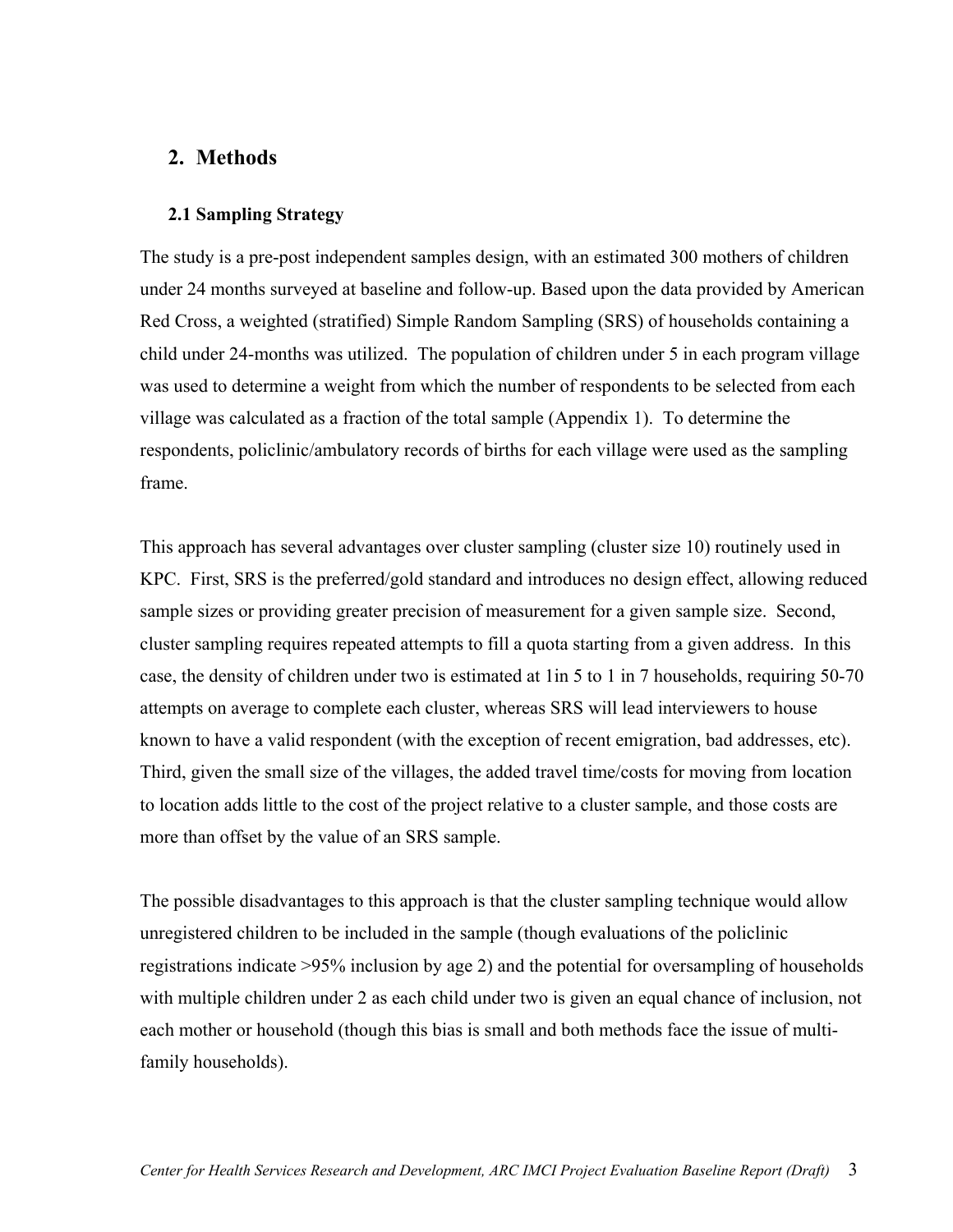#### <span id="page-9-0"></span>**2.2 Implementation phase**

CHSR interviewers participated in the process of random selection of the women with children under 2 from the policlinic/ambulatory records. At the start, the interviewers generated the list of women/children under 2 in each village, whom they had to contact. The list contained the number of the respondents identified for each village (this number was given to interviewers beforehand), plus half of that number (this was done to have a sufficient number of addresses in case of refusal, absence, inability to find the address, etc.). Each address was selected at random with help of calculator generating random numbers (using "RANDI" function).

Random addresses were recorded and confirmed with a nurse/local person. A village nurse in each village was involved in the process of finding the selected addresses to reduce time spent finding addresses.

#### **2.3 Survey instrument**

The survey instrument was collaboratively developed by CHSR and ARC staff (Appendix 2). The  $KPC_{2000+}$  Rapid Core Assessment Tool on Child Health (CATCH) was used as a basis for the questionnaire. The KPC is a research tool that yields a concise and practical set of indicators to examine and estimate the results of Child Survival activities.<sup>[7](#page-34-7)</sup> Some questions were incorporated from detailed KPC modules or existing Ministry of Health instruments. Several questions/sections not appropriate for local conditions were excluded from the questionnaire. The questionnaire was translated into Armenian by CHSR staff. The instrument underwent several iterations of pre-testing in its Armenian format. The final interviewer-administered instrument consisted of 37 questions, was 12 pages in length, and required in average of 12 minutes to complete.

The instrument included the following nine sections:

- General information
- Anthropometry
- □ Maternal and Newborn care
- □ Breastfeeding and Nutrition
- Child Immunization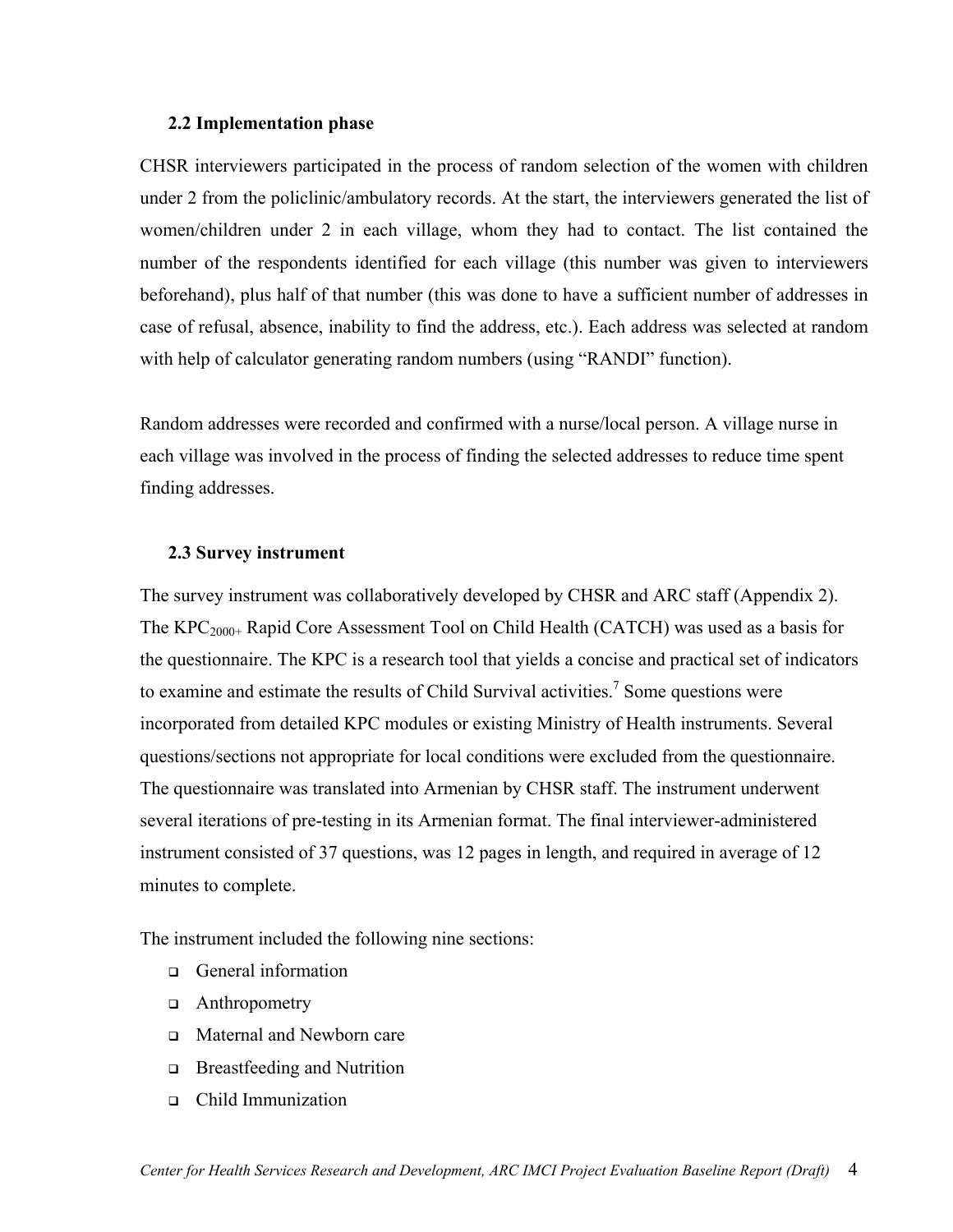- <span id="page-10-0"></span>Integrated Management of Childhood Illnesses
- HIV/AIDS
- □ Men's participation in care of children
- □ Water/Sanitation

All interviews were conducted in separate rooms where the respondent and the interviewer were alone during the interview. In addition to completing the interviews, interviewers completed journal forms (Appendix 3), where information was logged on compliance with the sampling protocol and response patterns.

#### **2.4 Interviewer training/pre-test**

Baseline interviewer training (1.5 days) and pre-testing (0.5 days) took place the week of April 21, 2003, with a final retraining on the revised instrument/protocol occurring on April 25, 2003. A total of 4 interviewers, all women, were utilized. The training guide, containing important information regarding the research objectives, methods, sampling/questionnaire administration, tips for interviewing, and timeline, was prepared and delivered to interviewers (Appendix 4). Data collection started on April 28, 2003 and ended on May 3, 2003. A senior member of the CHSR staff observed each interviewer at least two times during the pre-testing phase. Spot checks in Martuni villages were conducted by senior CHSR staff during fielding phase to assure compliance with the survey protocol and proper interviewer techniques.

#### **2.5 Ethical considerations**

The AUA Committee on Human Subjects (IRB) approved the study. Before the start of the interview, an oral consent statement was read to each respondent. It included information about the benefits and risks for the research participants and information that participation in the study is voluntary (Appendix 5).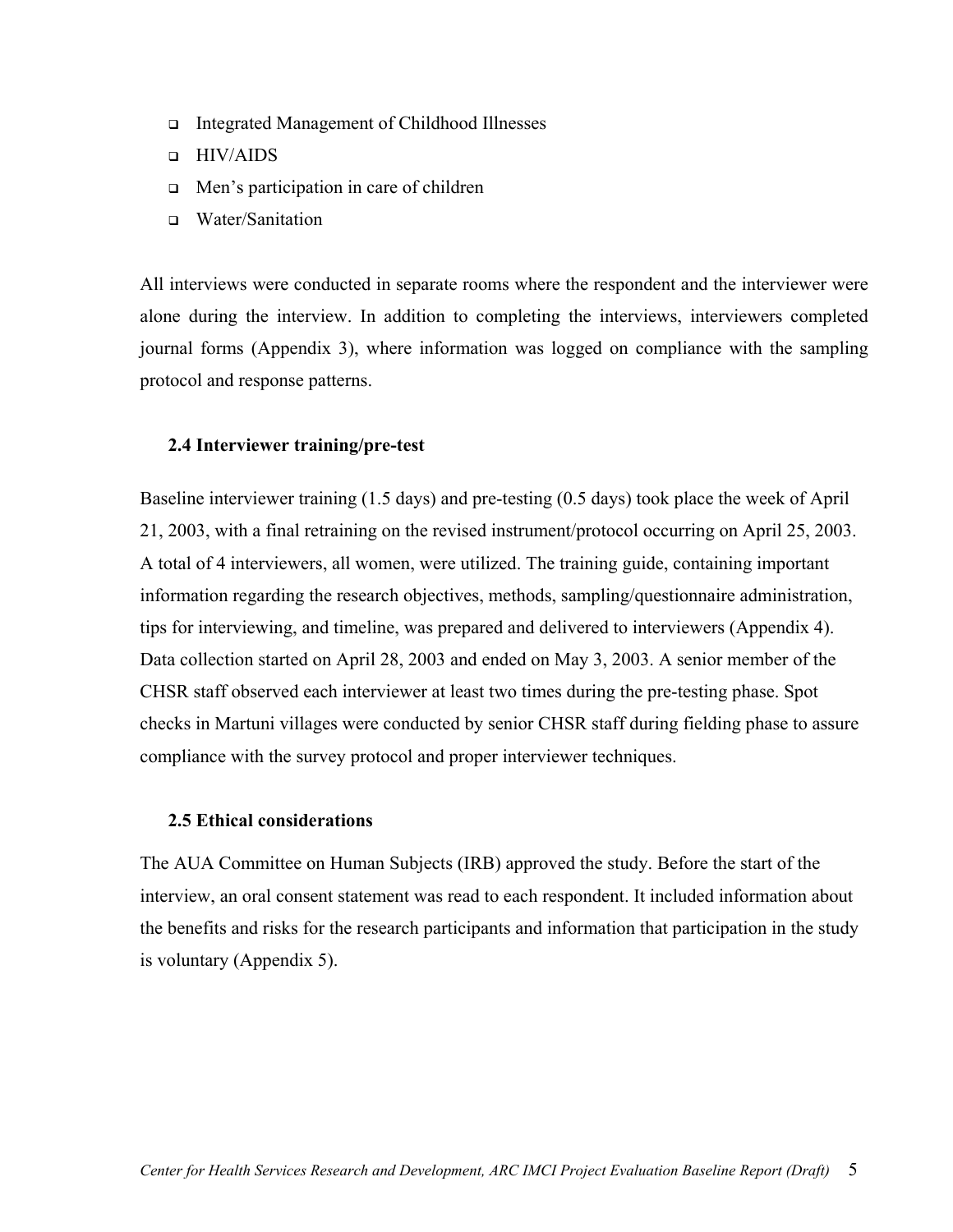#### <span id="page-11-0"></span>**2.6 Data entry/analysis**

Data were entered into a computer database and analyzed using SPSS 10.0 software. Double entry and subsequent cleaning was used to ensure the accuracy of the data entry. The Chi-square test, one-way ANOVA, and independent samples T-test were used for the analysis.

#### **3. Results**

The baseline survey served as the baseline measure of the ARC program and portrayed the current state of maternal and child health and nutrition-related knowledge and practices in the Martuni Region of Gegharkunik *marz*. The data collected allowed to determine several priority child health indicators in Gegharkunik (according to the list of KPC indicators provided in KPC 2000+ tabulation guide), and provide a reference against which the changes in the community subsequent to the ARC program implementation can be measured.

The data are presented according to main areas of interest/sections in the questionnaire. Each section contains the main indicator for that section and supporting/additional data. Where applicable, the tabulation of data according to the sex of the youngest child, and age of a mother  $(<25$  and  $\geq 25$ ) is presented.

#### **3.1 Administrative/General**

A total of 300 women from 16 villages of Martuni region responded to the baseline survey. Surveys on average took 12 minutes to complete. Overall, it took 375 attempts to complete 300 interviews. The primary reason for non-response was the absence of a mother (9.9%) or absence of all the household members (2.2%), followed by the respondent moved to another city/village in Armenia (1.9%) and respondent had moved elsewhere in the same village (0.8%). The houses of four of the respondents were impossible to reach because of weather conditions. Three of the respondents did not meet the selection criteria. The explicit refusal rate (either the selected respondent refused or someone refused on behalf of the entire household) was 0%.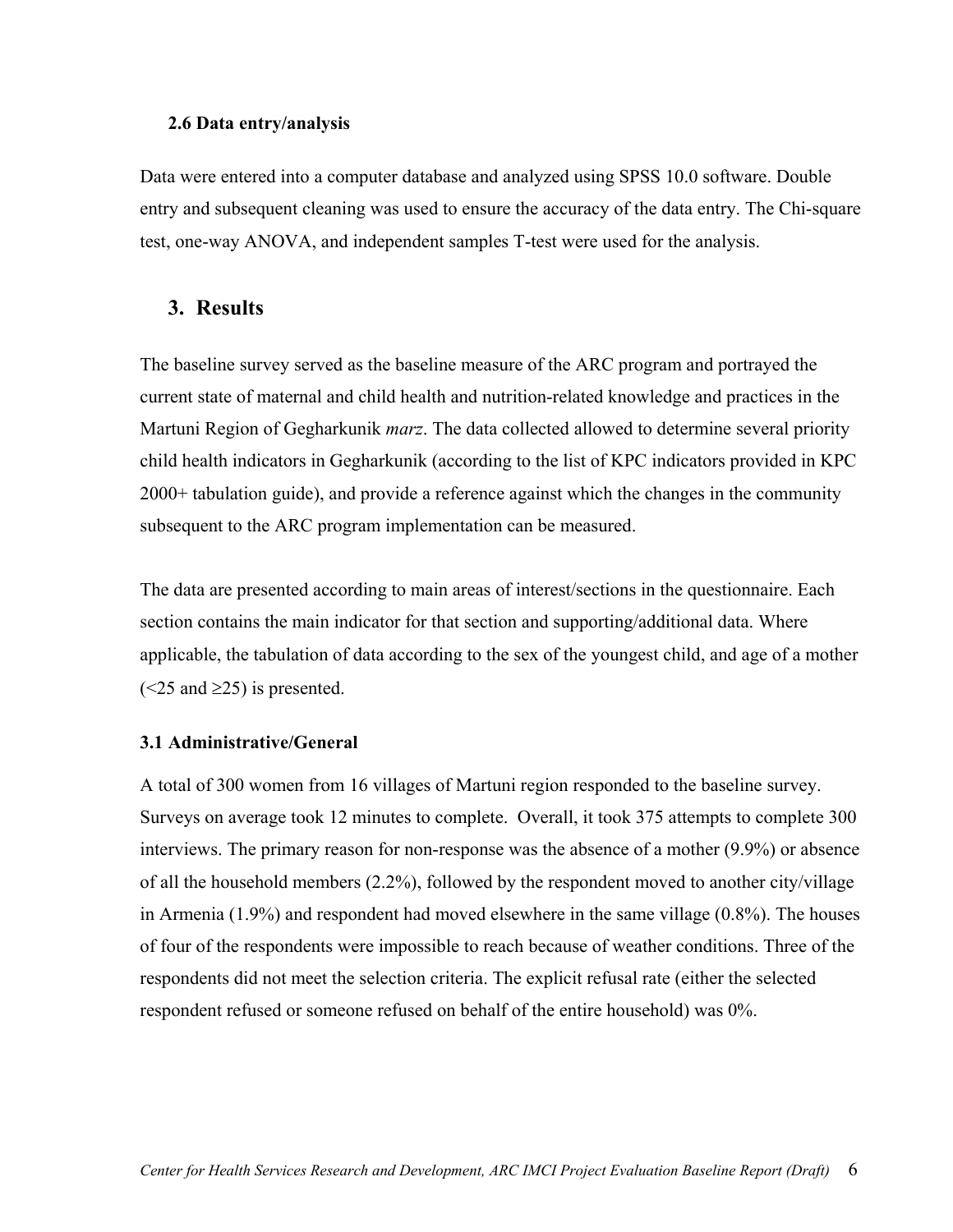<span id="page-12-0"></span>The information on age and marital status of the respondents was obtained. The mean age of the respondents was 23.1. About 98 % of the respondent women were married, and 1.7% were married, but living apart from their husbands.

Of surveyed children, 54.7% were boys and 45.3% were girls. The mean age of the youngest child was 9.6 months.

## **3.2 Child Spacing**

On average, there were 1.84 children under 5 years of age in the household. The mean number of biological children was 1.55 per woman. The mean difference in age between the two youngest siblings under 5 was 22.93 months.

*INDICATOR 1: Birth interval between two youngest surviving children: percentage of children age 0-23 months who were born at least 24 months after the previous surviving child.* 

The survey results showed that in the families where there was more than 1 child under 5, only 42.4 % of the recent live births were spaced at an interval of the recommended 24 months (Table 1, Figure 1). This is significantly lower than what was found in DHS, according to which in rural areas 60% of second and higher order births occur after the interval of more than [2](#page-6-5)4 months.<sup>2</sup>

Analysis revealed statistically significant association between the spacing practice and the age of a mother. As it can be seen from Figure 1, higher percentage of older women ( $\ge$  = 25) space their children (67.6% in older women versus 33.6% in younger women).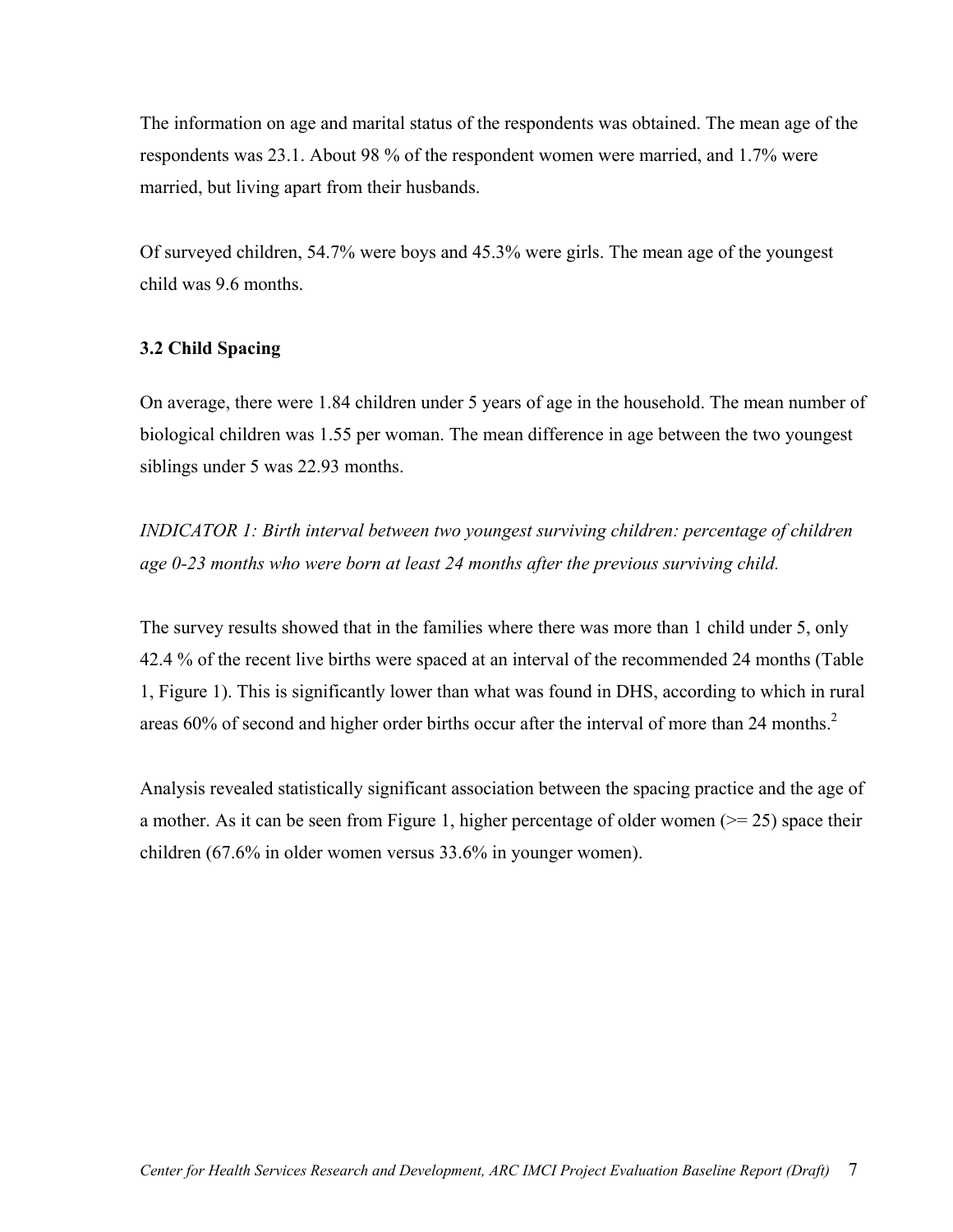<span id="page-13-0"></span>**Table 1. Birth interval between two youngest surviving children in the families with more than 1 child**

| Birth spacing $\%$ (n)*                                              |              | Age category of the respondent |            |
|----------------------------------------------------------------------|--------------|--------------------------------|------------|
|                                                                      | <b>Total</b> | $<$ 25                         | >25        |
| Correctly spaced (at an interval<br>of at least 24 months)           | 42.4(61)     | 33.6(36)                       | 67.6(25)   |
| Incorrectly spaced (at an<br><i>interval of less than 24 months)</i> | 57.6 (83)    | 66.4 (71)                      | 32.4(12)   |
| Total                                                                | 100.0 (144)  | 100.0(107)                     | 100.0 (37) |

\* - the differences are statistically significant,  $p \le 0.05$ 

The under-five household density was also analyzed: about 18% of the households had more than two children under five. The additional tabulation of main indicators/variables by children density did not indicate any statistically significant/noteworthy associations.

#### **Figure 1. Birth spacing practice of mothers**



#### **Correct spacing (at an interval of at least 24 months)**

\* - the differences are statistically significant,  $p < 0.05$ 

## **3.3 Anthropometry**

*INDICATOR 2: Underweight (low weight-for-age) prevalence: percentage of children age 0-23 months who are below 2 standard deviations (-2SD) from the median weight-for-age, according to WHO/NCHS (National Center for Health Statistics) reference population.*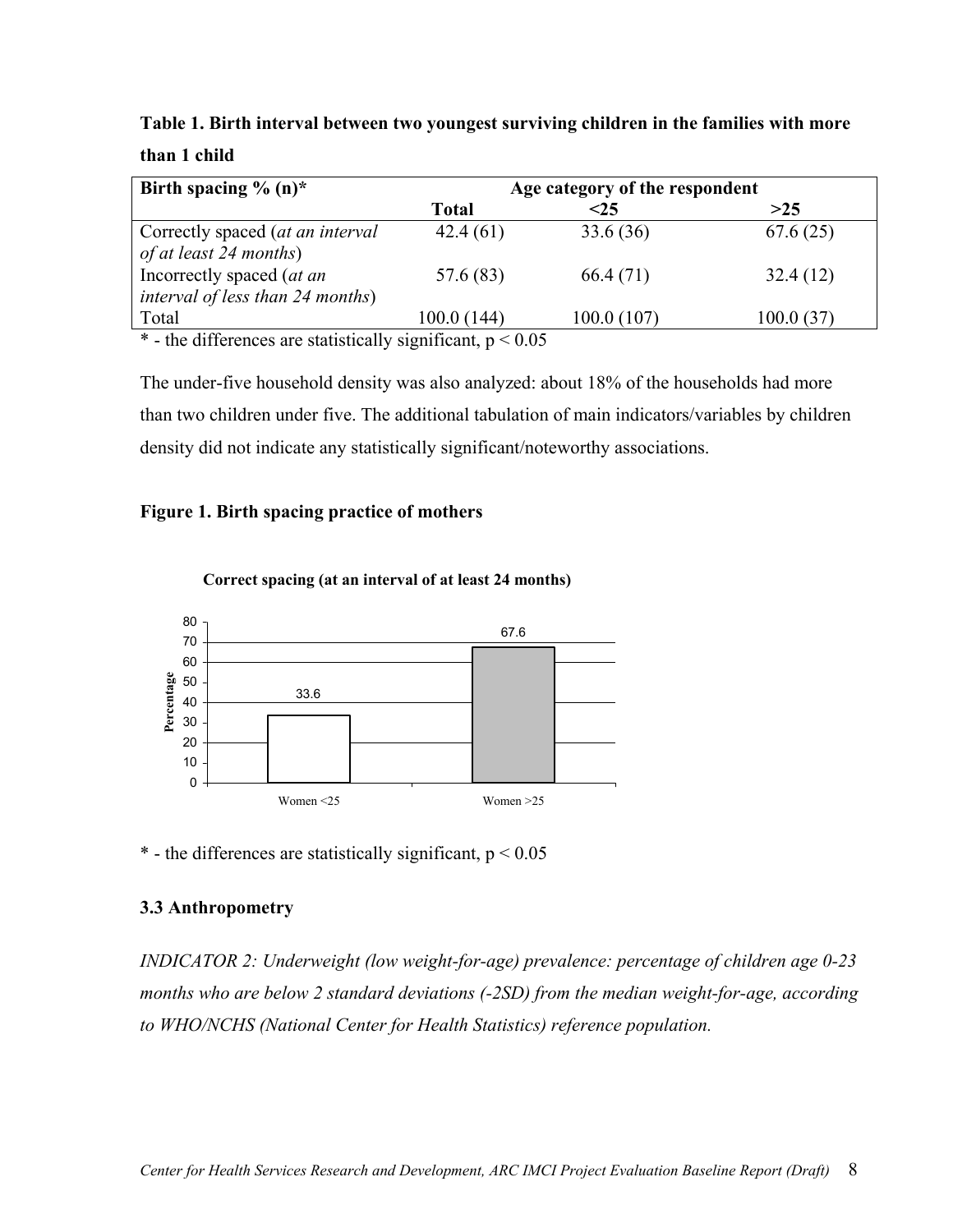<span id="page-14-0"></span>Of the surveyed children  $(n=300)$ , 2% (four males and two females) were underweight according to the WHO/NCHS standards (Table 2).

| Table 2. I Tevalence of unuel weight (low-weight-for-age) children age 0-25 month |                          |             |             |  |  |
|-----------------------------------------------------------------------------------|--------------------------|-------------|-------------|--|--|
| Nutritional status $\%$ (n)                                                       | Children age 0-23 months |             |             |  |  |
|                                                                                   | <b>Total</b>             | <b>Male</b> | Female      |  |  |
| Underweight                                                                       | 2.0(6)                   | 2.4(4)      | 1.5(2)      |  |  |
| Normal                                                                            | 98.0 (294)               | 97.7(160)   | 98.5 (134)  |  |  |
| Total                                                                             | 100.0(300)               | 100.0(164)  | 100.0 (136) |  |  |

**Table 2. Prevalence of underweight (low weight-for-age) children age 0-23 months** 

This finding slightly differs from the data provided by DHS, according to which the percentage ofunderweight children under 5 in Armenia was  $3\%$ <sup>2</sup>. The small number of underweight children did not allow for additional analyses for significant associations between the child being underweight and incorrect spacing, under-five household density, and sex of the child.

## **3.4 Maternal and Newborn Care**

Questions regarding the maternal and newborn care included place of delivery of the youngest child, skilled delivery assistance, timing of the first antenatal care received by a respondent during last pregnancy, and number of antenatal care visits during last pregnancy.

About 84% of respondents delivered their youngest baby at the maternity house, while 16% at home. The high indicator of 41% home deliveries in Gegharkunik marz reported by the DHS was not confirmed  $2$ .

*INDICATOR 3: Skilled delivery assistance: percentage of children age 0-23 months whose births were attended by skilled health personnel.* 

According to the data, 92.7% of the mothers received skilled delivery assistance (attended by a doctor and/or a nurse) (Table 3). This data differ from DHS findings (97% of deliveries).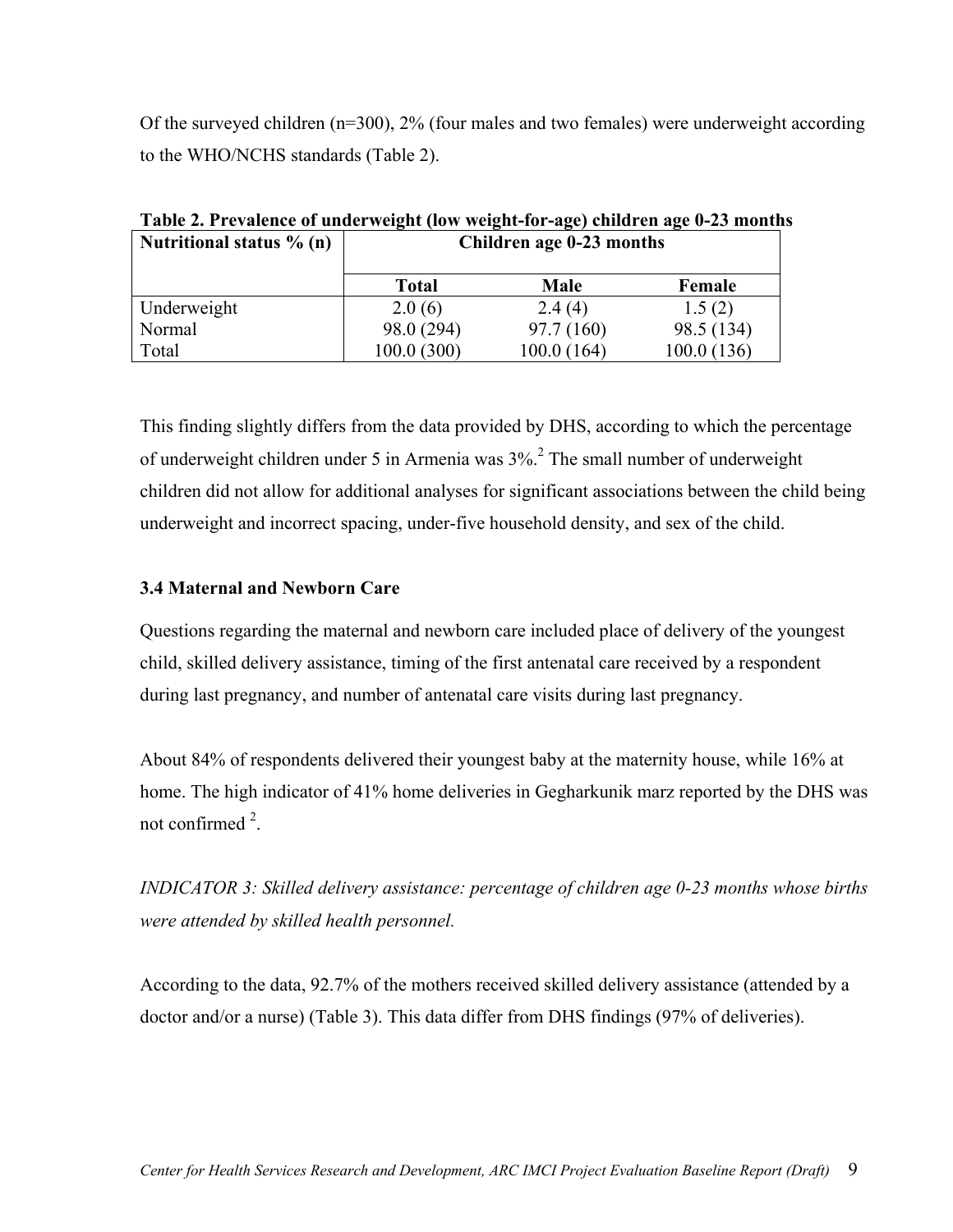| <b>Skilled delivery</b> | <b>Total</b> | Sex of the youngest child |             | Age of the respondent |            |
|-------------------------|--------------|---------------------------|-------------|-----------------------|------------|
| assistance $\%$ (n)     |              | Male                      | Female      | $<$ 25                | $\geq$ 25  |
| Yes                     | 92.7(278)    | 94.5 (155)                | 90.4 (123)  | 93.7 (207)            | 89.9(71)   |
| No                      | 7.3(22)      | 5.5(9)                    | 9.6(13)     | 6.3(14)               | 10.1(8)    |
| Total                   | 100.0 (300)  | 100.0(164)                | 100.0 (136) | 100.0(221)            | 100.0 (79) |

<span id="page-15-0"></span>**Table 3. Birth attendance by skilled health personnel** 

The deliveries of 63.7% of women were assisted by a doctor, of 84.3% by nurse/midwife, and of 1.7% (n=5) by another person with medical education (the options mentioned were anesthesiologist, aunt, neighbor, and sister-in-law) (Table 4). About 8% of deliveries were assisted by another person without medical education. Two women delivered babies without any assistance.

Who assisted  $\%$  (n) Nurse/midwife 84.3 (253) Doctor 63.7 (191) Other person without medical education 7.7 (23) Other person with medical education 1.7 (5) No one  $0.7(2)$ Traditional birth attendant 0.3 (1)

**Table 4. Assistance with delivery of the youngest child\*** 

**\* -** multiple responses for the question were obtained

The survey revealed that on average, women have had their first antenatal care visit on  $3<sup>rd</sup>$  month of pregnancy (median  $=3$ , SD  $=2.2$ ), and had on average 2.5 antenatal visits during the whole pregnancy period (median  $=2$ , SD  $=1$ ) (less than a minimum of 4 antenatal visits recommended by WHO).

## **3.5 Breastfeeding and Nutrition**

Ninety-nine percent of respondents had ever breastfed their babies. Of them, 70.4% breastfed immediately/within first hour after delivery, 23.2% within the first day, and 6.4% after the first day. Women were asked about the reasons for late initiation of breastfeeding, and the most frequent responses were "That is the normal time for breastfeeding" (25%) and "Mother is sick" (18.1%) (Table 5). The other frequently mentioned options were "Child was sleeping" (9.7%), "Health personnel brought the child late" (9.7%), "Low infant birth weight" (8.3%), and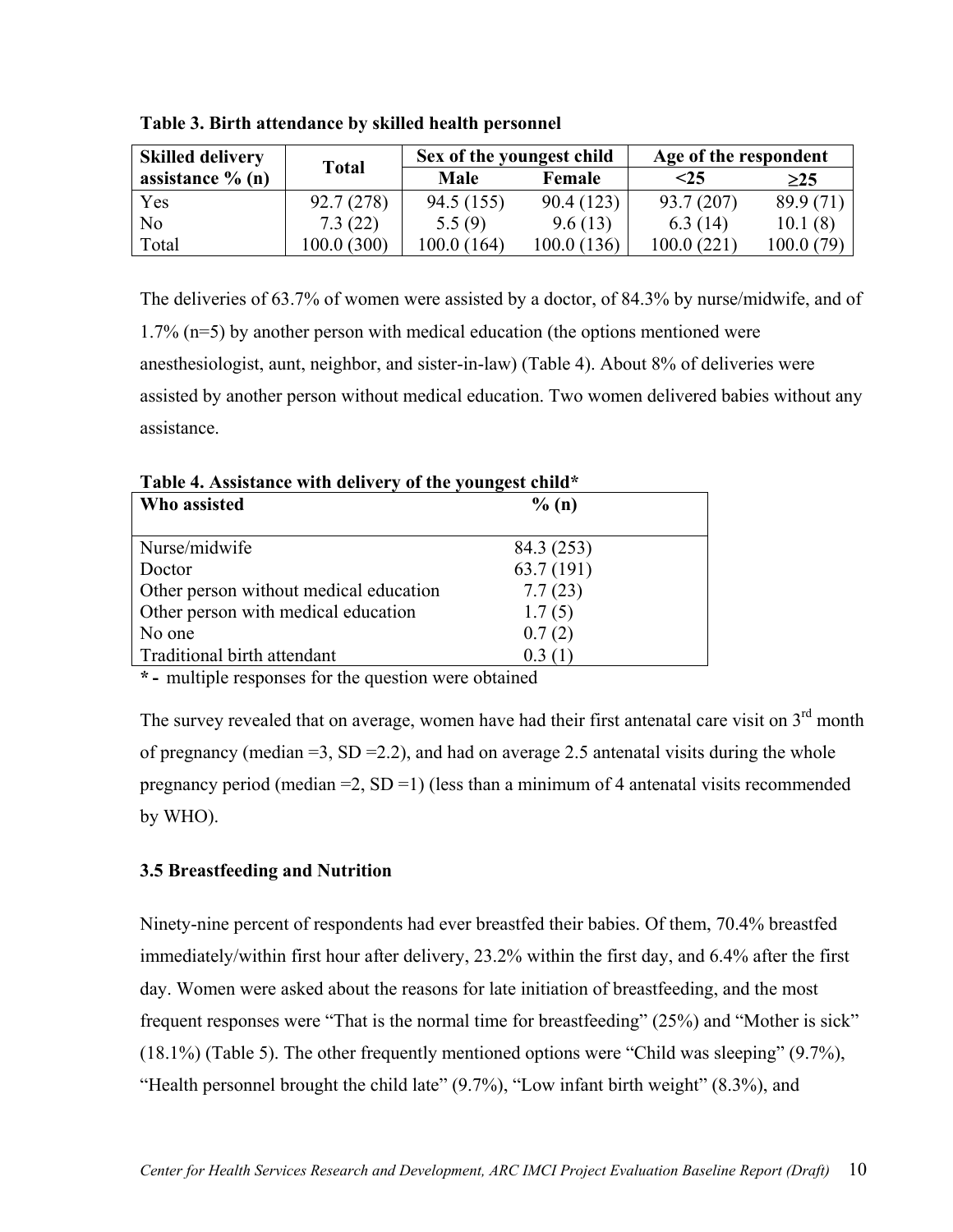"Caesarian section" (6.9%). Of those women who ever breastfed their babies, the mean duration of breastfeeding (any type of breastfeeding) was 6 months. Sixty percent of ever breastfeeding women were currently breastfeeding at the time of interview.

| <b>Reason</b>                                | $\%$ (n) |
|----------------------------------------------|----------|
| That is the normal time.                     | 25.0(18) |
| Mother was sick                              | 18.1(13) |
| Baby was sleeping                            | 9.7(7)   |
| Health personnel brought the baby late       | 9.7(7)   |
| Low infant birth weight                      | 8.3(6)   |
| Caesarian section                            | 6.9(5)   |
| Baby was sick                                | 5.6(4)   |
| Baby did not take the nipple                 | 5.6(4)   |
| Did not know that have to breastfeed earlier | 4.2(3)   |
| Delivery complications                       | 2.8(2)   |
| RH conflict                                  | 1.4(1)   |
| Mother-in law advised                        | 0.3(1)   |

**Table 5. Reasons for late initiation of breastfeeding** 

*INDICATOR 4: Exclusive breastfeeding rate: percentage of infants age 0-5 months who were exclusively breastfeed in the last 24 hours.*

The data showed that 16.7% of mothers of children age 0-5 months were exclusively breastfeeding their babies (Table 6).

| Table 6. Exclusive breastfeeding rate for infants age 0-5 months who were exclusively |  |
|---------------------------------------------------------------------------------------|--|
| breastfed in the last 24 hours                                                        |  |

| <b>Exclusive</b> |              | Infants age 0-5 months |           | Age of the respondent |           |
|------------------|--------------|------------------------|-----------|-----------------------|-----------|
| breastfeeding %  | <b>Total</b> | <b>Male</b>            | Female    | $\leq$ 25             | $\geq$ 25 |
| (n)              |              |                        |           |                       |           |
| Yes              | 16.8(17)     | 15.3(9)                | 18.6(8)   | 16.7(13)              | 16.7(4)   |
| No               | 83.2 (85)    | 84.7 (50)              | 81.4 (35) | 83.3 (65)             | 83.3 (20) |
| Total            | 100.0(102)   | 100.0(59)              | 100.0(43) | 100.0 (               | 100.0(24) |

This indicator differs from the one reported by UNICEF for Armenia  $(30\%)$  $(30\%)$  $(30\%)$ .<sup>3</sup>

*INDICATOR 5: Complementary feeding rate: percentage of infants age 6-9 months receiving breastmilk and complementary foods.*

The data indicate that 54.5 % of infants age 6-9 months receive breastmilk and complementary foods (all foods which could be identified as mashed, pureed, solid, or semi-solid) (Table 7).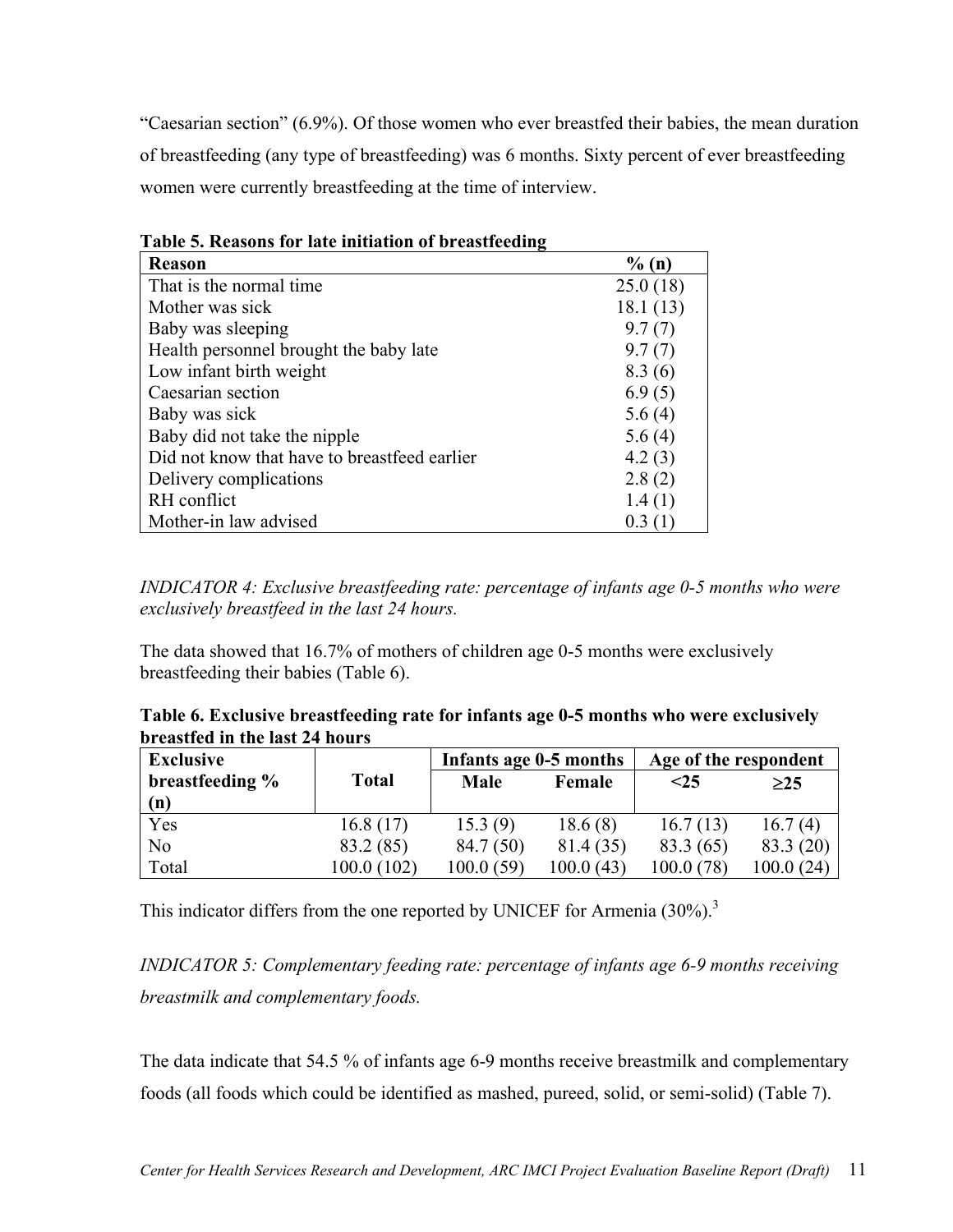| Complementary<br>feeding received | <b>Total</b> |             | Children age 6-9<br>months |           | Age of the respondent |  |
|-----------------------------------|--------------|-------------|----------------------------|-----------|-----------------------|--|
| $\%$ (n) $*$                      |              | <b>Male</b> | Female                     | $25$      | $\geq$ 25             |  |
| Yes                               | 54.5 (36)    | 51.3(20)    | 59.3 $(16)$                | 44.7(21)  | 78.9 (15)             |  |
| No                                | 45.5(30)     | 48.7(19)    | 40.7(11)                   | 55.3 (26) | 21.1(4)               |  |
| Total                             | 100.0 (66)   | 100.0 (39)  | 100.0 (27)                 | 100.0(47) | 100.0(19)             |  |

<span id="page-17-0"></span>**Table 7. Complementary feeding rate for infants age 6-9 months (receiving breastmilk and complementary foods)** 

\* - the differences are statistically significant,  $p < 0.05$ 

Additional analysis showed statistically significant association between the age of a mother and the above-mentioned indicator (Figure 2). Women over 25 are more likely to feed their children age 6-9 months with breastmilk and complementary food than women in younger age category (79% versus 44.7%).





\* - the differences are statistically significant,  $p < 0.05$ 

#### **3.6 Child Immunization**

The awareness of women about the diseases prevented by immunization was assessed.

Responses revealed low awareness with regard to this issue: the diseases most frequently cited by women as preventable by immunization were measles (66.3%), diphtheria (46%), "jaundice/ hepatitis" (not differentiated by women) (33.7%), and mumps (30.7%) (Table 8). Tuberculosis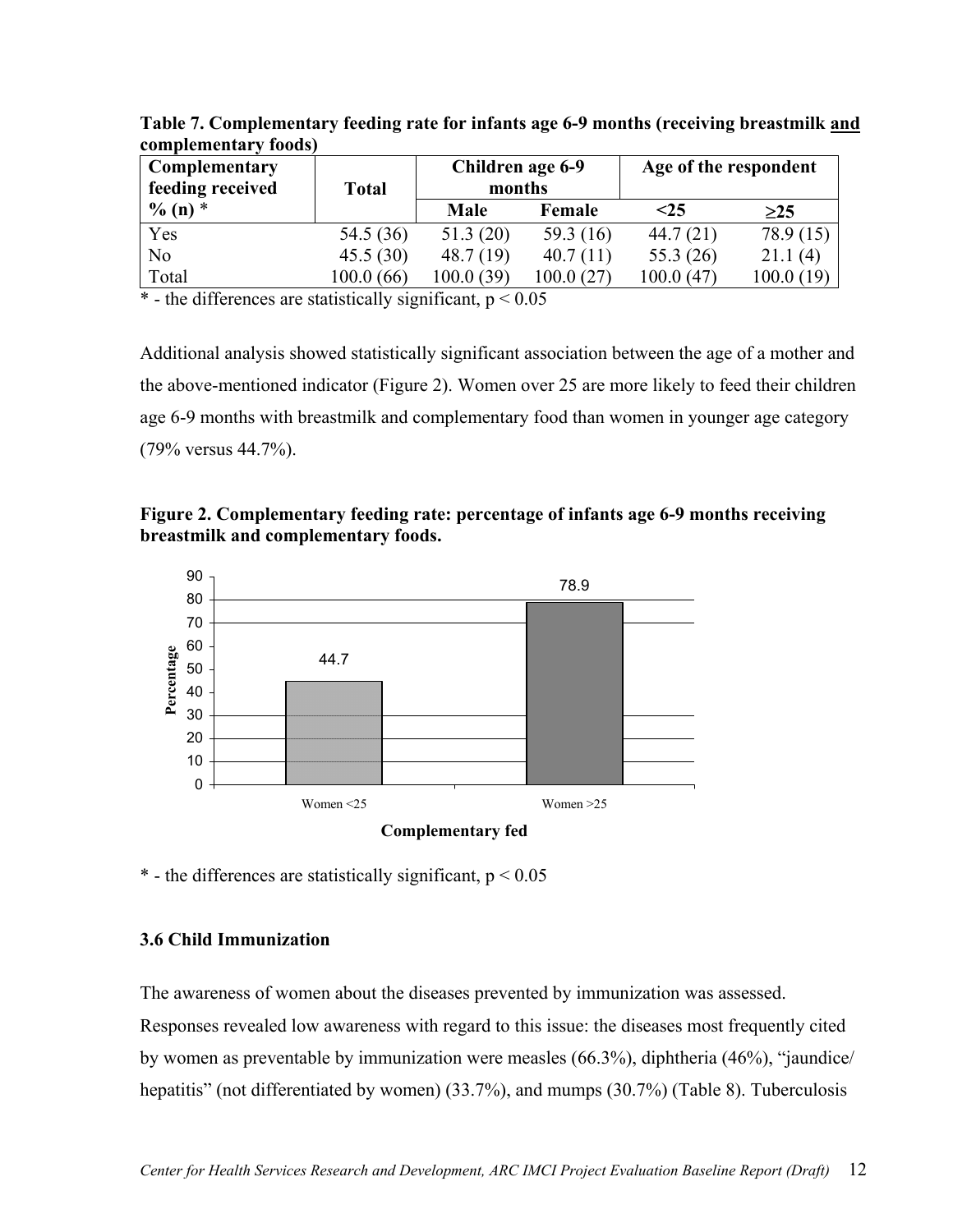was mentioned by 17.7% of women, Hepatitis B by 15.3%, polio by 12.3% of women, rubella by 11.3%, and whooping cough and tetanus by 7.7% and 3% respectively.

| Table 0. Diseases cited as preventable by immunization |            |  |  |  |
|--------------------------------------------------------|------------|--|--|--|
| <b>Diseases</b>                                        | % (n)      |  |  |  |
| Measles                                                | 66.3 (199) |  |  |  |
| Diphtheria                                             | 46.0 (138) |  |  |  |
| Jaundice/hepatitis                                     | 33.7 (101) |  |  |  |
| <b>Mumps</b>                                           | 30.7(92)   |  |  |  |
| Tuberculosis                                           | 17.7(53)   |  |  |  |
| Hepatitis B                                            | 15.3 (46)  |  |  |  |
| Chicken pox                                            | 14.7(44)   |  |  |  |
| Polio                                                  | 12.3(37)   |  |  |  |
| Rubella                                                | 11.3(34)   |  |  |  |
| Flu                                                    | 8.0(24)    |  |  |  |
| Whooping cough                                         | 7.7(23)    |  |  |  |
| Pneumonia                                              | 3.7(11)    |  |  |  |
| Tetanus                                                | 3.0(9)     |  |  |  |
| Allergy                                                | 0.7(2)     |  |  |  |

**Table 8. Diseases cited as preventable by immunization\*** 

**\* -** multiple responses for the question were obtained

When asked about what are the post-vaccination reactions, respondents mentioned fever (83.3%), eruption (21.3%), and anxiety most frequently (19.7%). Other common signs indicated by women were general weakness (18.7%), redness on the injection spot (16.7%), and nausea/vomiting (4.3%) (Table 9).

| <b>Signs</b>                        | % (n)     |
|-------------------------------------|-----------|
| Fever                               | 83.3 (50) |
| Swelling                            | 21.3(64)  |
| Anxiety                             | 19.7(59)  |
| General weakness                    | 18.7(56)  |
| Redness on injection spot           | 16.7(50)  |
| Nausea/vomiting                     | 4.3(13)   |
| Bad appetite/anorexia               | 3.3(10)   |
| Pain, inflammation on the injection | 2.7(8)    |
| Convulsions                         | 2.3(7)    |
| Malaise                             | 1.3(4)    |
| Insomnia/sleep disturbance          | 1.0(3)    |
| Diarrhea                            | 1.0(3)    |
| Rash                                | 1.0(3)    |
| Allergy                             | 1.0(3)    |

**Table 9. Post-vaccination signs indicated by the respondents\*** 

**\* -** multiple responses for the question were obtained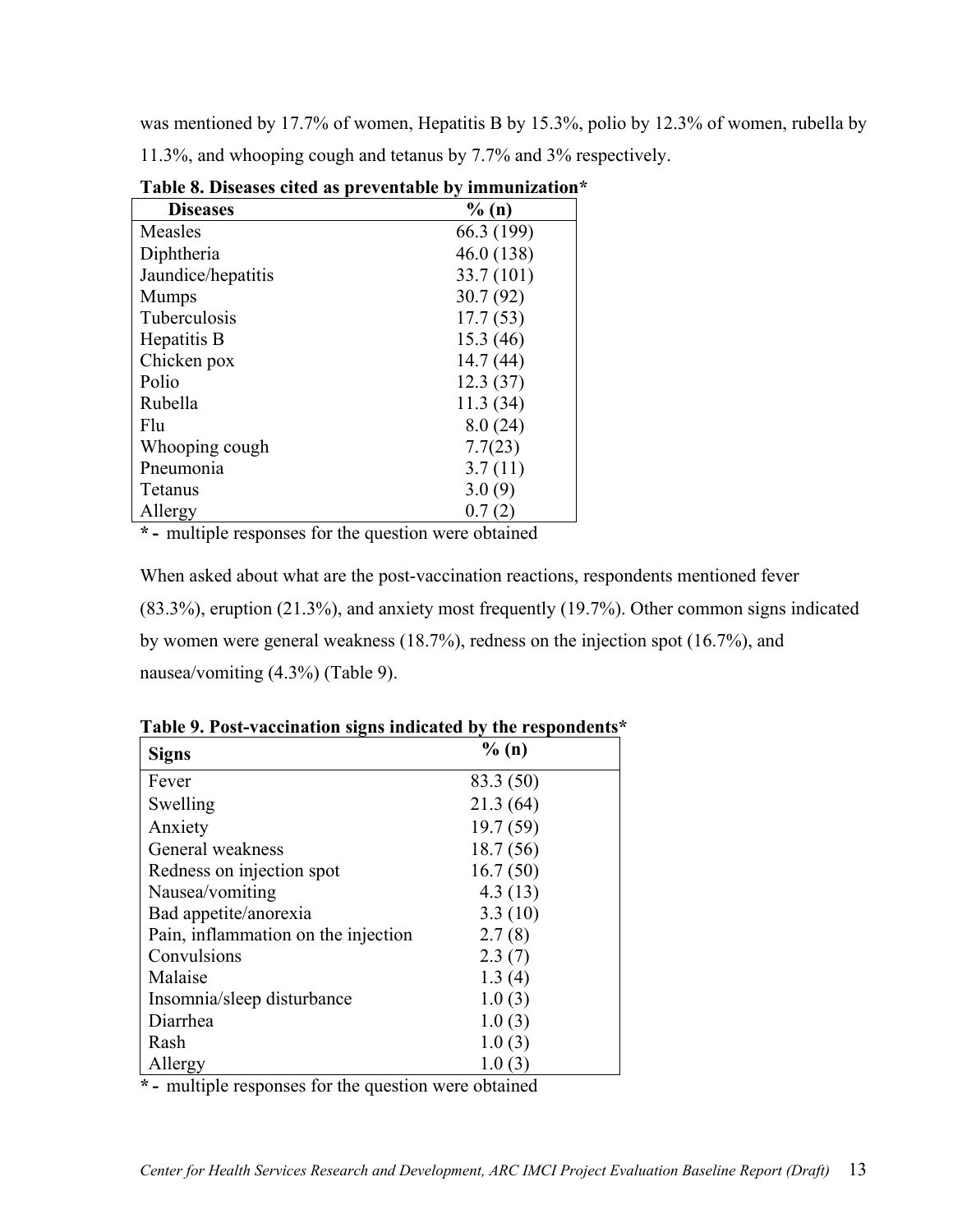Vaccination card was available and seen by interviewer in 9.8 % of cases. The rest of the women either did not have a card at the time of interview (51.4%), or never had a card (38.9%).

*INDICATOR 6: Full immunization coverage before the first birthday: percentage of children age 12-23 months who are fully vaccinated (against the five vaccine-preventable diseases) before the first birthday.* 

The five vaccine-preventable diseases are poliomyelitis, diphtheria, pertussis, tetanus, and measles. The above-mentioned indicator could not be calculated from the survey data, because according to the vaccination program accepted in Armenia since 2000, measles vaccine (which is one of the five diseases determining the indicator) is administered at 12 months. Therefore, it was not possible to locate children completely vaccinated before their first birthday according to NCHS/WHO standards. Full vaccination coverage in Armenia also includes Hepatitis B vaccine and BCG (tuberculosis vaccine). In order to get an estimate of vaccination coverage in Martuni, two other indicators were calculated: complete vaccination before first birthday according to vaccination plan accepted by MOH of Armenia, and partial vaccination coverage, which includes vaccination against four vaccine-preventable diseases identified by WHO/NCHS (measles excluded).

The data showed that of 29 children, for which vaccination cards were available, 3.4% were completely vaccinated before their first birthday according to MOH vaccination plan in Armenia, and 34.5% of children were vaccinated against four vaccine-preventable diseases (poliomyelitis, diphtheria, pertussis, and tetanus) before their first birthday. The vaccination coverage of children age 12-23 months who had a vaccination card was also calculated. Of 13 children age 12-23 months who had a vaccination card available, 1 child (7.7%) received full vaccination coverage according to MOH vaccination plan, and 38.5% were vaccinated against four vaccinepreventable diseases.

The data indicate very poor vaccination coverage in Martuni. As this can be due to late vaccination, another estimate was calculated, which indicates the percentage of children age 12- 23 months who received BCG, DPT3, OPV3 and measles vaccine at any time. The data showed that 23.1 % of 13 children age 12-23 months who had vaccination cards, received BCG, DPT3,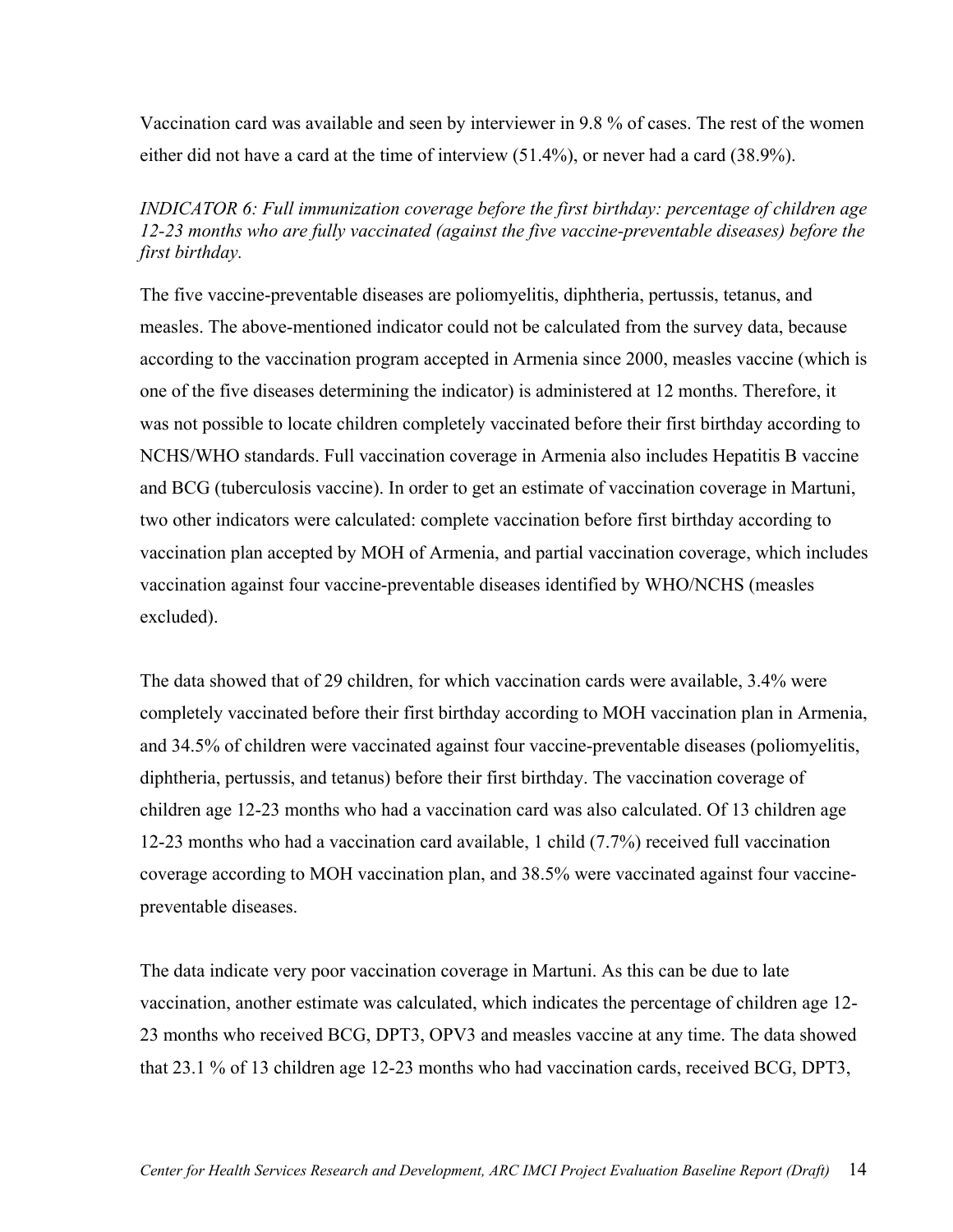<span id="page-20-0"></span>OPV3 and measles vaccine at any time. This rate is lower than the one reported in DHS survey  $(75.7\%)^2$  $(75.7\%)^2$ .

*INDICATOR 7: Measles vaccination coverage based on maternal recall: percentage of children age 12-23 months who received a measles vaccine.* 

About 77% of the children age 12-23 months received measles vaccine according to their mothers (Table 10). This data repeat DHS findings (79%) and suggest home vaccination cards are not a reliable source of data.

**Table 10. Measles vaccination coverage for children age 12-23 months based on maternal report** 

| Received injection to prevent measles | $\%$ (n)   |
|---------------------------------------|------------|
| Yes                                   | 76.7 (79)  |
| N <sub>0</sub>                        | 23.3(24)   |
| Total                                 | 100.0(103) |

## **3.7 Integrated Management of Childhood Illnesses (IMCI)**

In this section, the questions were asked regarding the timely recognition of signs in children that indicate the need for treatment, and appropriate management of illnesses. The most frequently mentioned sign of illness in children was high fever (74.3%), followed by cough (58%), and not eating or drinking (23%) (Table 11). Diarrhea, anxiety, rhinitis/sneezing, and looking unwell/not playing normally were the next most frequently cited signs (19.3%, 19%, 17.3%, and 13.3% of respondents respectively). Seven percent of women named option "vomits everything", 4.3% "lethargic or difficult to wake" and 3.3% convulsions. Blood in stool as a sign of illness was mentioned by one respondent.

**Table 11. Cited signs of illness in children that indicate a need for treatment\*** 

| <b>Signs of illness</b> | $\%$ (n)   |
|-------------------------|------------|
| High fever              | 74.3 (223) |
| Cough                   | 42.0(126)  |
| Not eating or drinking  | 23.0(69)   |
| Diarrhea                | 19.3(58)   |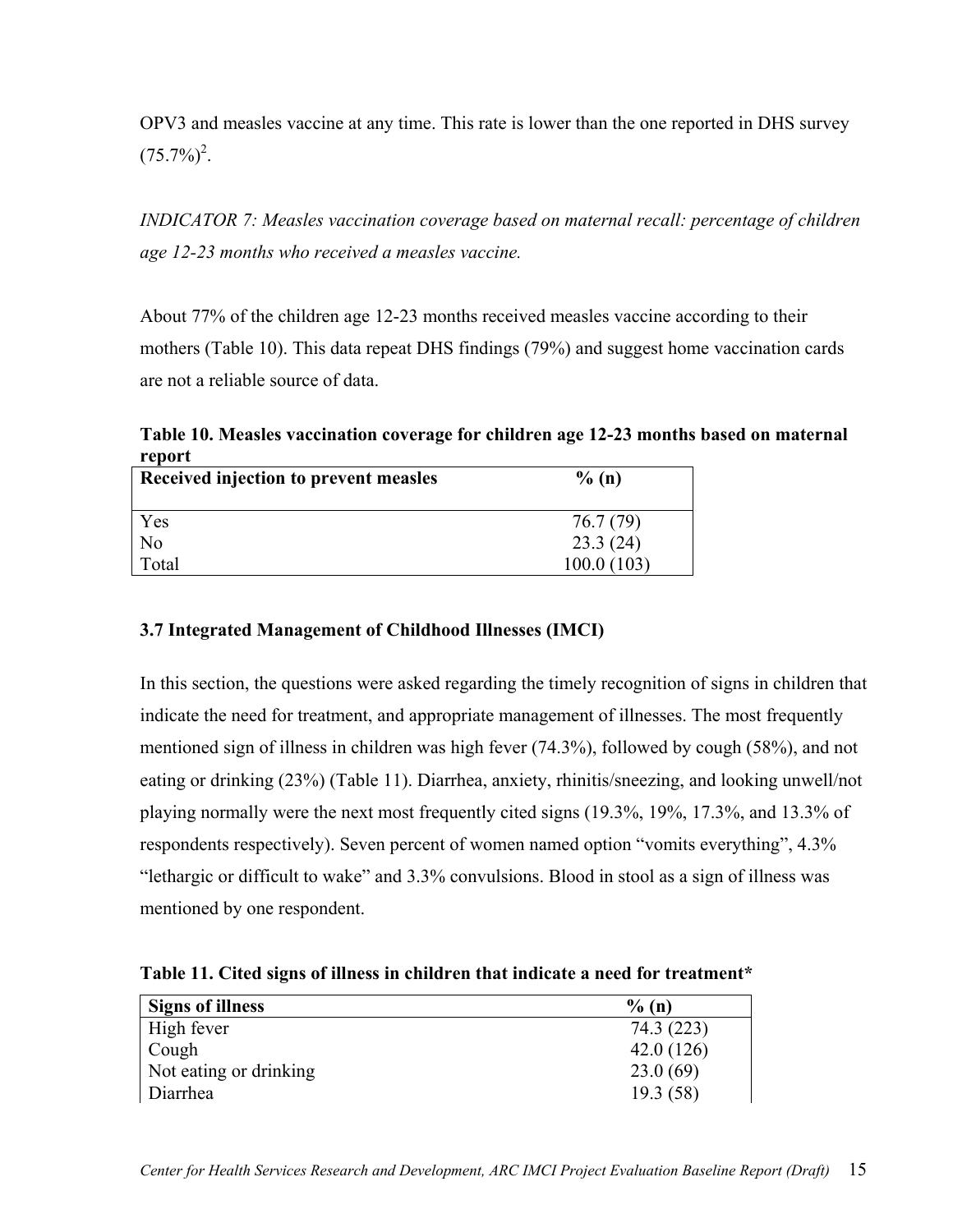| <b>Signs of illness</b>                           | % (n)    |
|---------------------------------------------------|----------|
| Anxiety                                           | 19.0(57) |
| Flu/rhinitis/sneezing                             | 17.3(52) |
| Looks unwell or not playing normally              | 13.3(40) |
| Malaise/weakness                                  | 10.0(30) |
| Eye redness/inflammation                          | 9.7(29)  |
| Vomits everything                                 | 7.0(21)  |
| Sleep disturbance/insomnia                        | 6.7(20)  |
| Crying                                            | 5.0(15)  |
| Lethargic or difficult to wake                    | 4.3(13)  |
| Rash                                              | 4.0(12)  |
| Fast or difficult breathing                       | 3.3(10)  |
| Convulsions                                       | 3.3(10)  |
| Changes in eyes' expression, swelling around eyes | 3.0(9)   |
| Nausea                                            | 2.3(7)   |
| Ear ache                                          | 2.3(7)   |
| Face/skin redness                                 | 1.7(5)   |
| Sore throat                                       | 1.7(5)   |
| Paleness                                          | 1.3(4)   |
| Sweating                                          | 1.3(4)   |
| Blood in stool                                    | 0.3(1)   |

**\* -** multiple responses for the question were obtained

*INDICATOR 8: Maternal knowledge of child danger signs: percentage of mothers who know at*  least two signs of childhood illness that indicate the need for treatment.

The data indicate that 35% of women with children age 0-23 months know at least 2 signs of illness that indicate the need for treatment (Table 12).

| Know at least 2 danger signs<br>$\%$ (n) | Total       | Mothers $<$ 25 | Mothers $\geq$ 25 |
|------------------------------------------|-------------|----------------|-------------------|
| Yes                                      | 35.0(105)   | 33.5(74)       | 39.2(31)          |
| N <sub>0</sub>                           | 65.0(195)   | 66.5 (147)     | 60.8(48)          |
| Total                                    | 100.0 (300) | 100.0 (221)    | 100.0 (79)        |

|  |  | Table 12. Maternal knowledge of child danger signs of illness |  |
|--|--|---------------------------------------------------------------|--|
|  |  |                                                               |  |

The surveyed women were asked about the illness signs experienced by their children in the past two weeks (Table 13). The most frequent condition reported by mothers was cough (38.7%), followed by diarrhea (29.4%), and fever (25%). The diarrhea rate recorded in this survey was consistent with the findings of Food Security and Nutritional Status Survey conducted in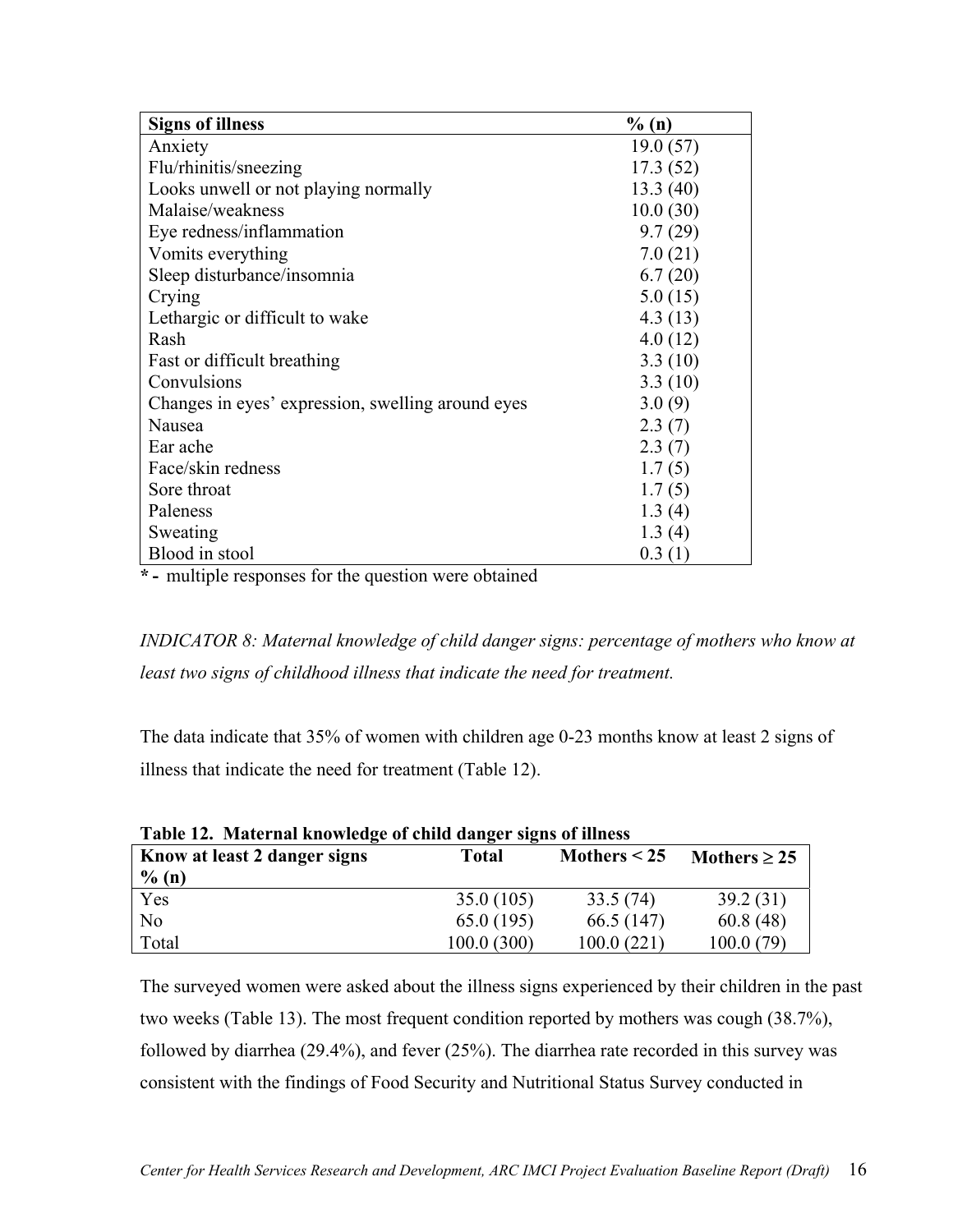Armeniain 2000 (31% for Armenia).<sup>4</sup> "Difficult breathing", and "fast breathing/short, quick breaths" were experienced by 16.3% and 9.7% of children respectively. Blood in stool was reported by 1% of the respondents, and one person reported convulsions. No malaria signs were indicated by the surveyed women (Martuni is not the region with high risk for malaria). The children of 36.7% women had no illness in the past 2 weeks.

| <b>Illness</b>                              | $\%$ (n)   |
|---------------------------------------------|------------|
| Cough                                       | 38.7 (116) |
| Diarrhea                                    | 29.4 (88)  |
| Fever                                       | 25.0(75)   |
| Difficult breathing                         | 16.3(49)   |
| Fast breathing/short, quick breaths         | 9.7(29)    |
| Flu                                         | 4.3(13)    |
| Nasal discharge/rhinitis                    | 2.7(8)     |
| Digestion problems (vomiting, constipation) | 2.0(6)     |
| Ear ache                                    | 2.0(6)     |
| Eye problems (catarrh, redness, swelling)   | 1.7(5)     |
| Green/mucous faeces                         | 1.0(3)     |
| Blood in the stool                          | 1.0(3)     |
| Convulsions                                 | 0.3(1)     |
| None of the above                           | 36.7 (110) |

**Table 13. Illnesses signs seen in children in the past two weeks as reported by the respondents\*** 

**\* -** multiple responses for the question were obtained

Additional analysis showed that 39.8% of children had more than 1 illness signs in the past two weeks, while 21.8% had more than 2 signs. About 14% of children had 3 illness signs in the past two weeks, 4.7% had 4, 2.7% had 5, and 2 children (0.7%) had 6.

Among those who reported any illness in the past 2 weeks, 44.6% sought the help outside the house. Of those seeking help, 54% applied to a physician first, while for 46% the first point of contact was a nurse. No one reported applying to another person with/ without medical education or traditional practitioner. Of those first applying to a nurse, 36.6% applied to a physician as a second point of contact.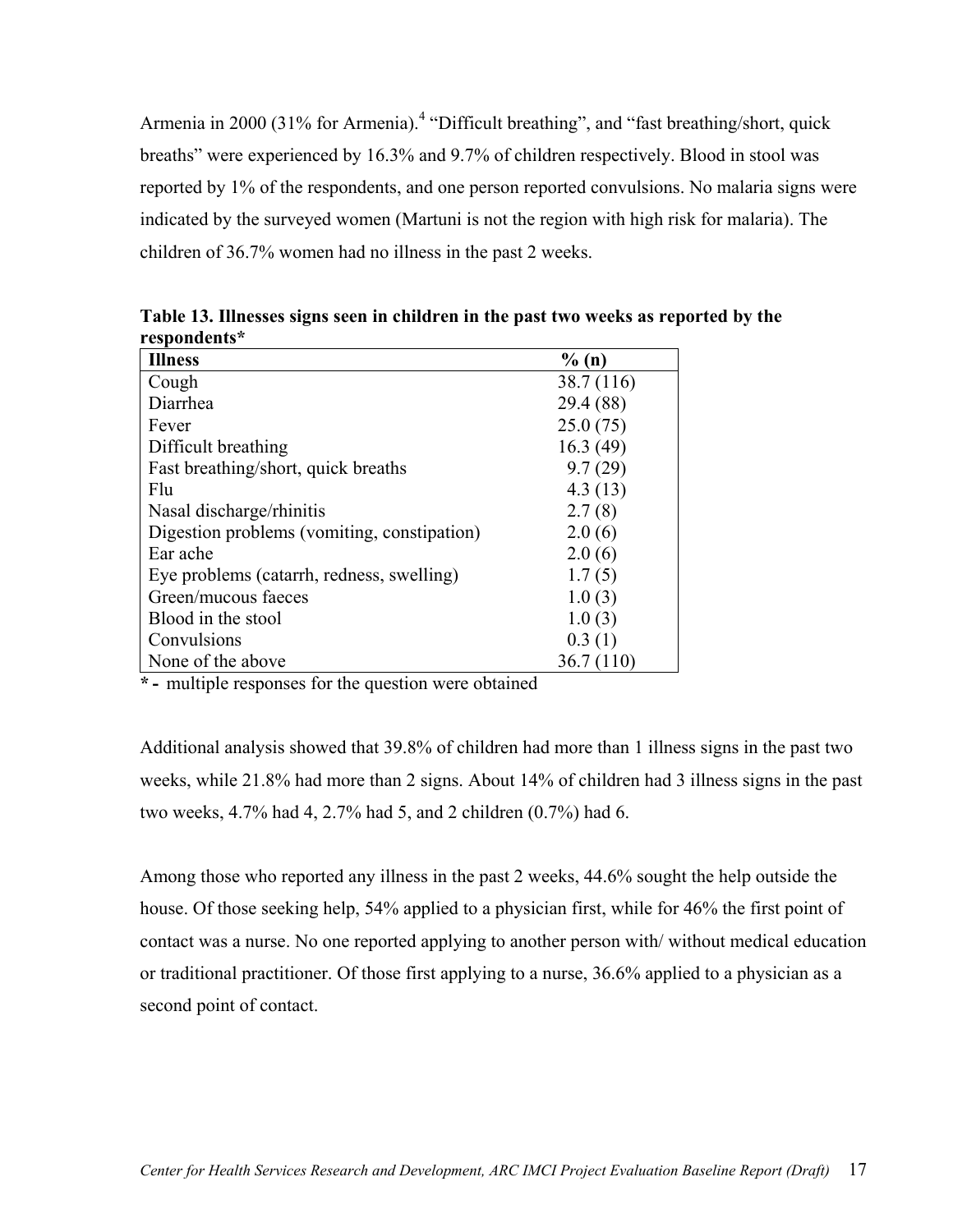<span id="page-23-0"></span>A statistically significant association was observed between the age of the respondents and the first contact for care. According to the data, older women  $(>=25)$  tend to apply to physicians first more often, while younger women use nurses as a first contact (Figure 3).





**First contact for care**

\* - the differences are statistically significant,  $p < 0.05$ 

## **3.8 HIV/AIDS**

Approximately 85% of survey respondents had ever heard about AIDS. When asked about what can a person do to avoid getting AIDS or the virus that causes AIDS, 40.7% responded "Don't know" (Table 14). The next most frequent response was "Avoid contact with people who are sick with AIDS" (21.7%). Using condoms as a mean of protection from AIDS was cited by 18.2% of respondents, whereas staying faithful to one partner and limiting number of sexual partners was named by 17.8% and 9.1% respectively. Six percent of the respondents mentioned "Keeping cleanliness" as another option.

**Table 14. Knowledge of ways on how to avoid getting AIDS or the virus that causes AIDS\*** 

| <b>Ways to avoid getting AIDS</b>                | $\%$ (n) |
|--------------------------------------------------|----------|
| Avoid contact with people who are sick with AIDS | 21.7(55) |
| Use condoms                                      | 18.2(46) |
| Stay faithful to one partner                     | 17.8(45) |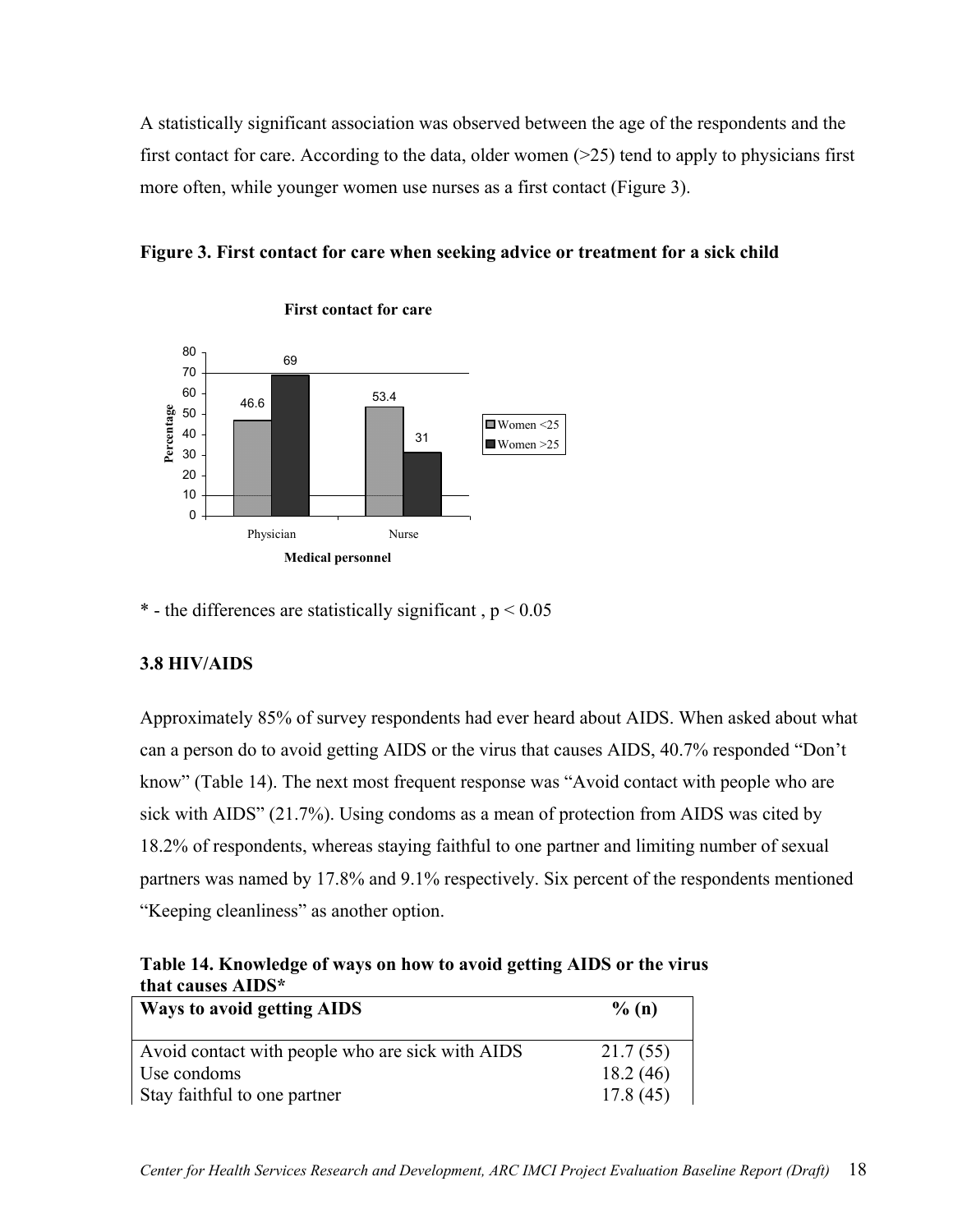| <b>Ways to avoid getting AIDS</b>               | % (n)      |
|-------------------------------------------------|------------|
|                                                 |            |
| Limit number of sexual partners                 | 9.1(23)    |
| Avoid blood transfusions                        | 6.7(17)    |
| Keep clean everything                           | 6.0(18)    |
| Avoid injections                                | 4.7(12)    |
| Avoid kissing                                   | 4.3(11)    |
| Avoid sex with persons who have many partners   | 4.0(10)    |
| Abstain from sex                                | 3.2(8)     |
| Avoid sex with prostitutes                      | 3.2(8)     |
| Avoid sex with persons who inject drugs $i/v$   | 2.8(7)     |
| Avoid drug injections                           | 2.0(5)     |
| Be cautious w/clothes and dishes of ill persons | 2.0(6)     |
| Refer to a doctor                               | 1.7(5)     |
| Use disposable syringes                         | 1.7(5)     |
| Avoid intercourse with persons of the same sex  | 1.6(4)     |
| Avoid casual sexual relations/contacts          | 0.7(2)     |
| Avoid sharing razors, blades                    | 0.4(1)     |
| Don't know                                      | 40.7 (103) |

**\* -** multiple responses for the question were obtained

*INDICATOR 9: Maternal knowledge of HIV risk reduction: percentage of mothers of children age 0-23 months who cite at least two known ways of reducing the risk of HIV infection.* 

The survey revealed that only 19% of women know at least two ways of preventing HIV infection (Figure 4). The additional analysis showed that the indicator significantly varies in different age categories. About 34% of women over 25 know at least two ways of reducing HIV risk versus only 13.2% of younger women (Figure 4).

## **Figure 4. Maternal knowledge of HIV risk reduction**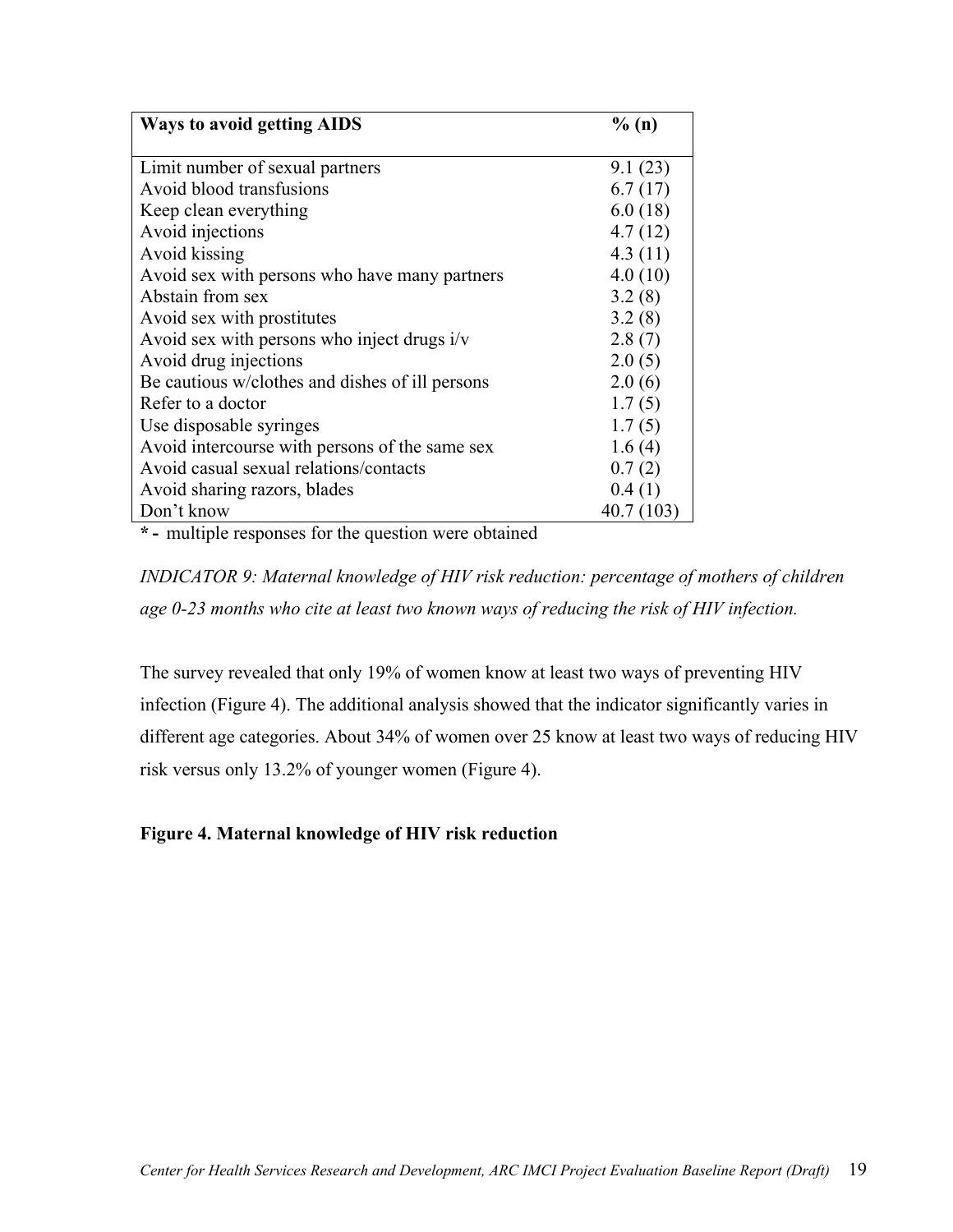

<span id="page-25-0"></span>

The additional analysis was conducted to compare the indicator in the categories of women less than 19 years of age and over 19. It was found that the percentage of mothers who cite at least two known ways of reducing HIV infection risk was even lower in the youngest age category (only 5.6% of 36 women under 19), which shows distinct correlation between the age and HIV prevention knowledge.

#### **3.9 Men's participation in care of children**

The survey revealed moderate involvement of husbands in the care of children. When asked about how frequently the husband assists in feeding the child, the highest portion (34.7%) of women mentioned "never", while 26.2% mentioned "always", 21.8% "rarely", and 17.3% "sometimes" (Figure 5).

#### **Figure 5. Frequency of husband's assistance in feeding the child**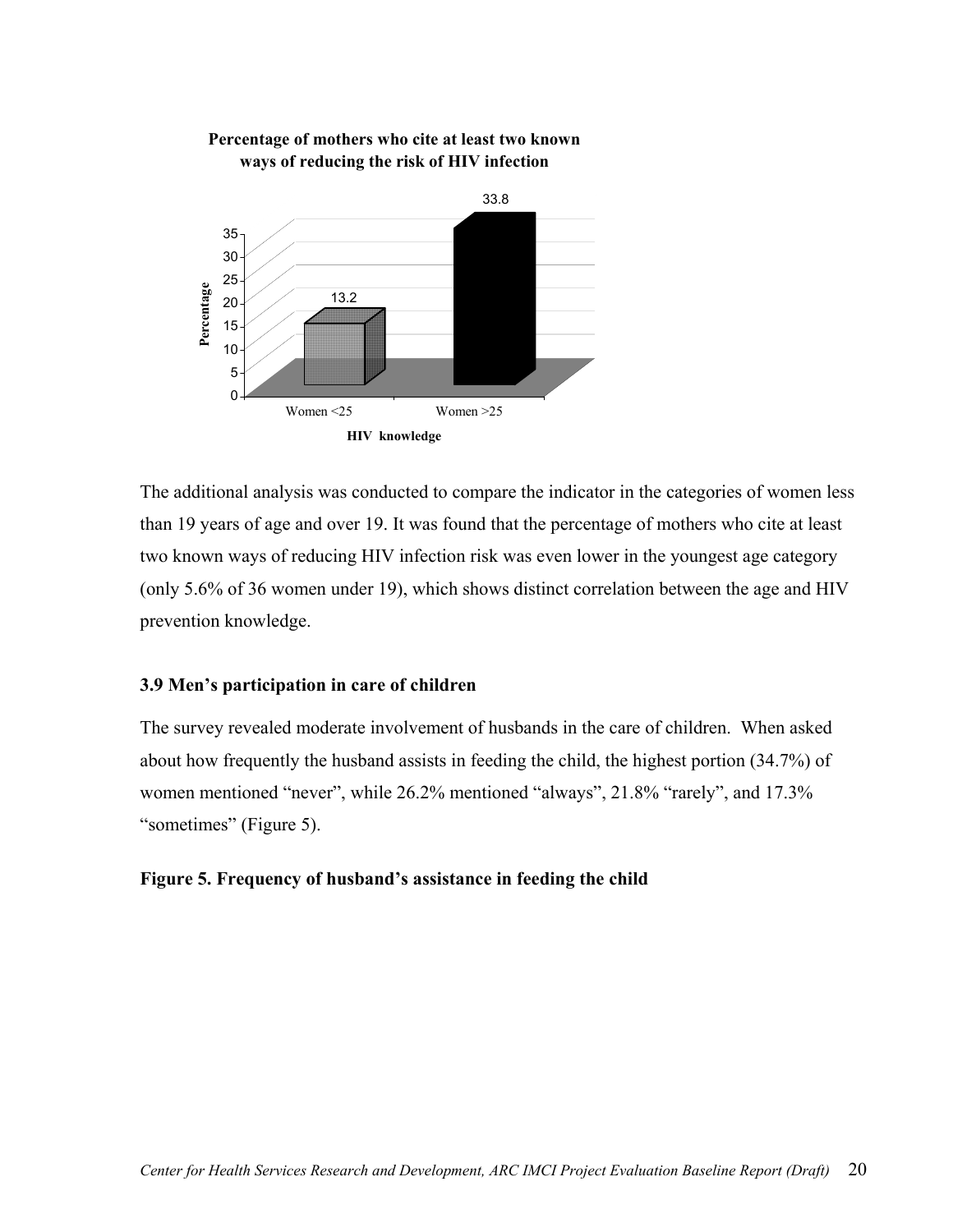

The data on husband's assistance in feeding the child were cross-tabulated by two age categories of children (less than 6 months of age and  $\geq$  6 months). The statistically significant association was found between the age of a child and husband's involvement (Table 15).

| Frequency the husband assist in<br>feeding the child $\%$ (n) $*$ | <b>Total</b> | Children $< 6$<br>months | Children $\geq 6$<br>months |
|-------------------------------------------------------------------|--------------|--------------------------|-----------------------------|
| Always                                                            | 26.2(77)     | 23.2(23)                 | 27.8 (54)                   |
| Sometimes                                                         | 17.3(50)     | 11.1(11)                 | 20.1(39)                    |
| Rarely                                                            | 21.8(64)     | 20.2(20)                 | 22.7(44)                    |
| Never                                                             | 34.7(102)    | 45.5(45)                 | 29.4(57)                    |
| <b>Total</b>                                                      | 100.0(293)   | 100.0(99)                | 100.0(194)                  |

**Table 15. Husband's assistance in feeding the child by the age of a child** 

 $*$  - the differences are statistically significant,  $p < 0.05$ 

The percentage of husbands assisting with bathing the child was even lower: 57% of husbands never assist with bathing, 15.6% assist rarely, 12.6% sometimes, and 14.6% always (Figure 6)



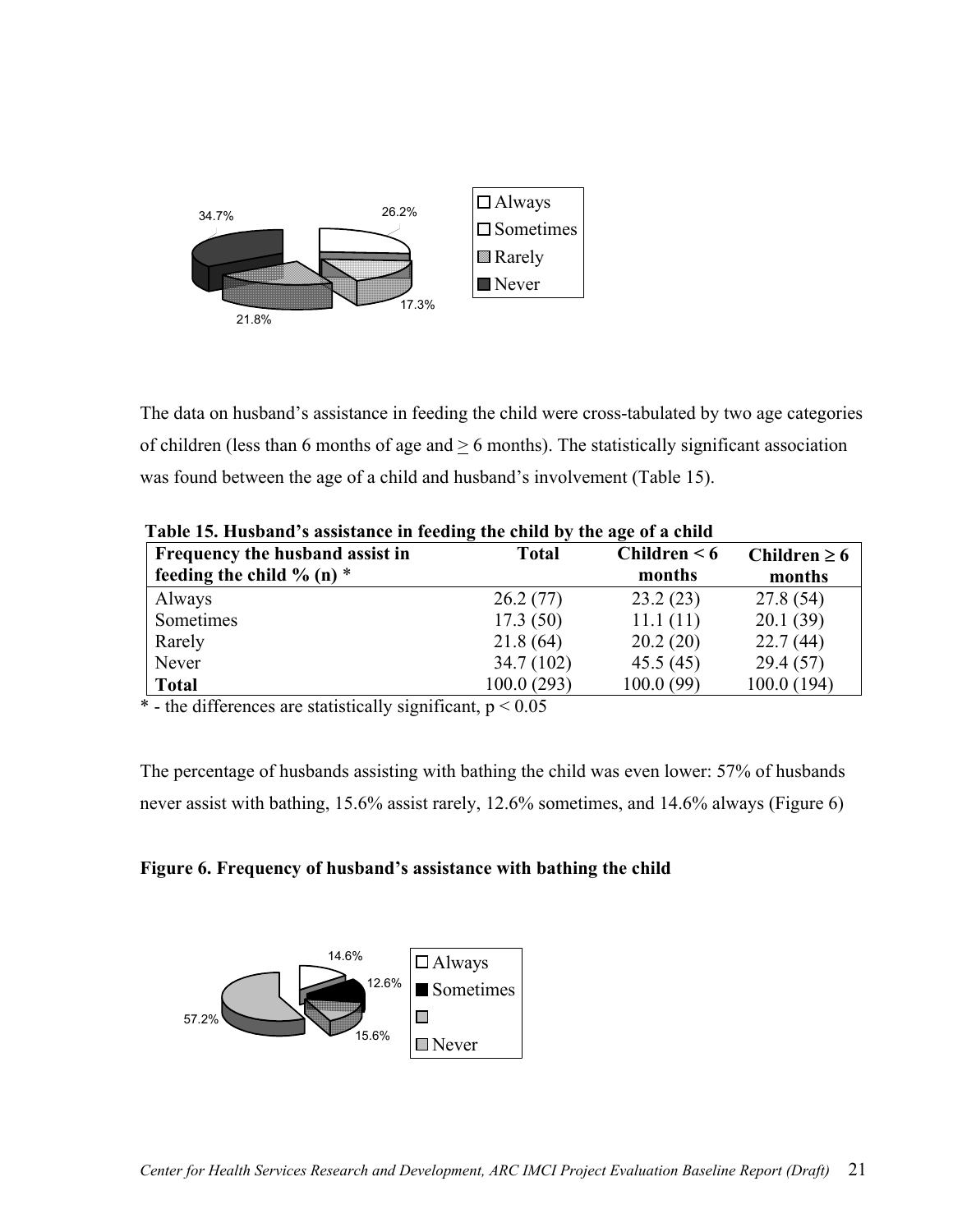<span id="page-27-0"></span>A statistically significant association was found between the frequency of husband assisting with bathing and age of the respondents. The data showed that husbands of older women tend to assist with bathing more frequently than those of younger women (Figure 7). No significant association between the frequency of assistance and the age of a child was noticed.

**Figure 7. Frequency of husband's assistance with child bathing by age of the respondents**



Husbands are intensively involved in playing with children. About 74% of husbands always play with the child, 13.6% sometimes, 8.1% rarely, and only 4.1% of husbands never play with the child according to women (Figure 8). No significant association between the frequency of playing with the child and the age of a child was found.

**Figure 8. Frequency of husband's involvement in playing with the child**



#### **3.10 Water/Sanitation**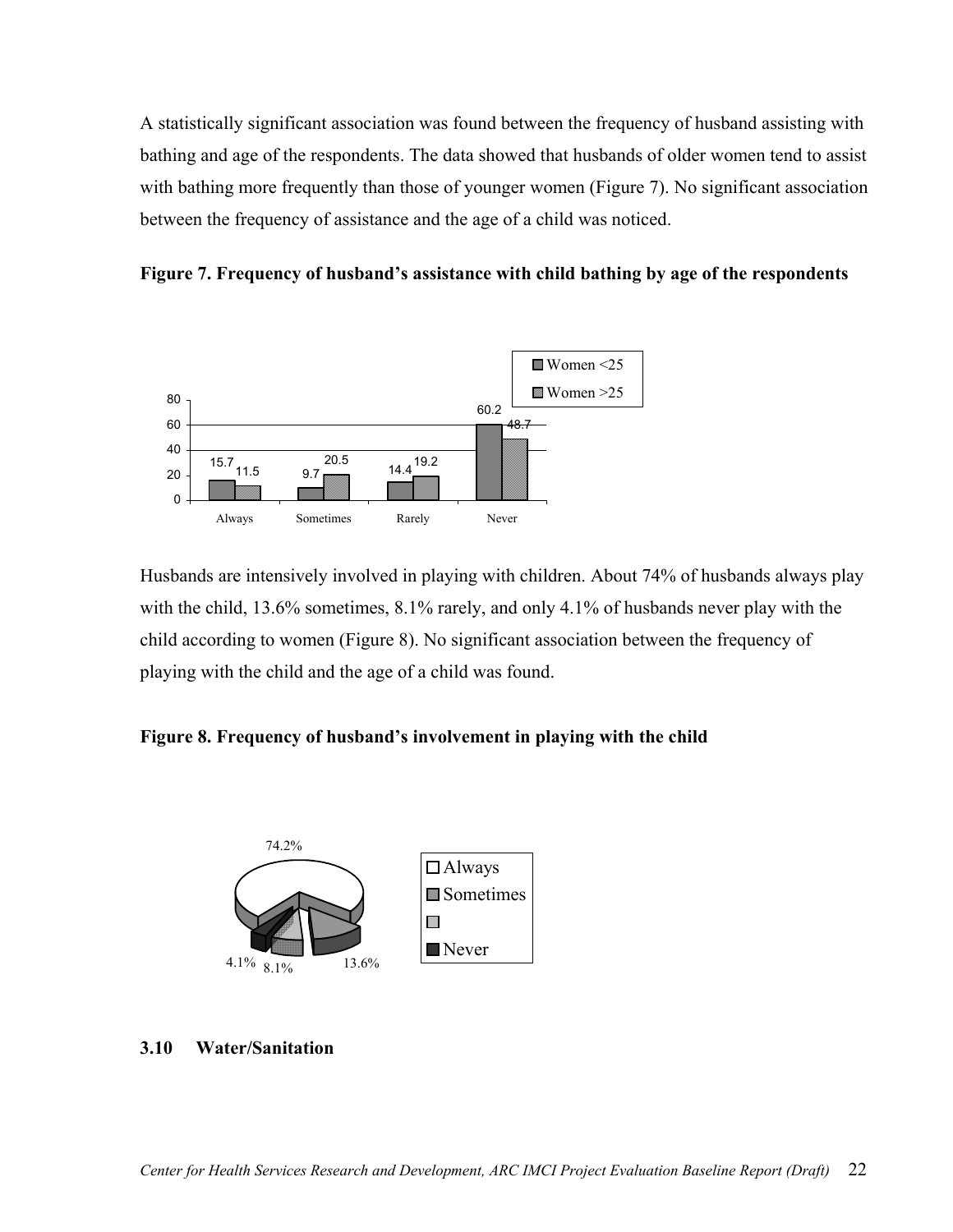According to the data, the main source of drinking water for the overwhelming majority of surveyed households is piped water  $(91\%)$ , followed by surface water  $(6\%)$ , and water from covered well (2.3%) (Figure 9). These findings are similar to Food Security and Nutritional StatusSurvey findings (97% reported using piped water).<sup>4</sup> Two women reported using water from open well. In 46% of cases, the source of water was located in the house, and in 35.7% of cases in the dwelling yard/plot near the house. Thirteen percent of respondents were using a water source located within village (in 100 meters), while 5% were carrying the water from a source located more than 100 meters away from the house (but within the village). No one reported using a water source out of the village. Virtually all of the respondents get drinking water from the same source throughout the year  $(91.5\%)$ .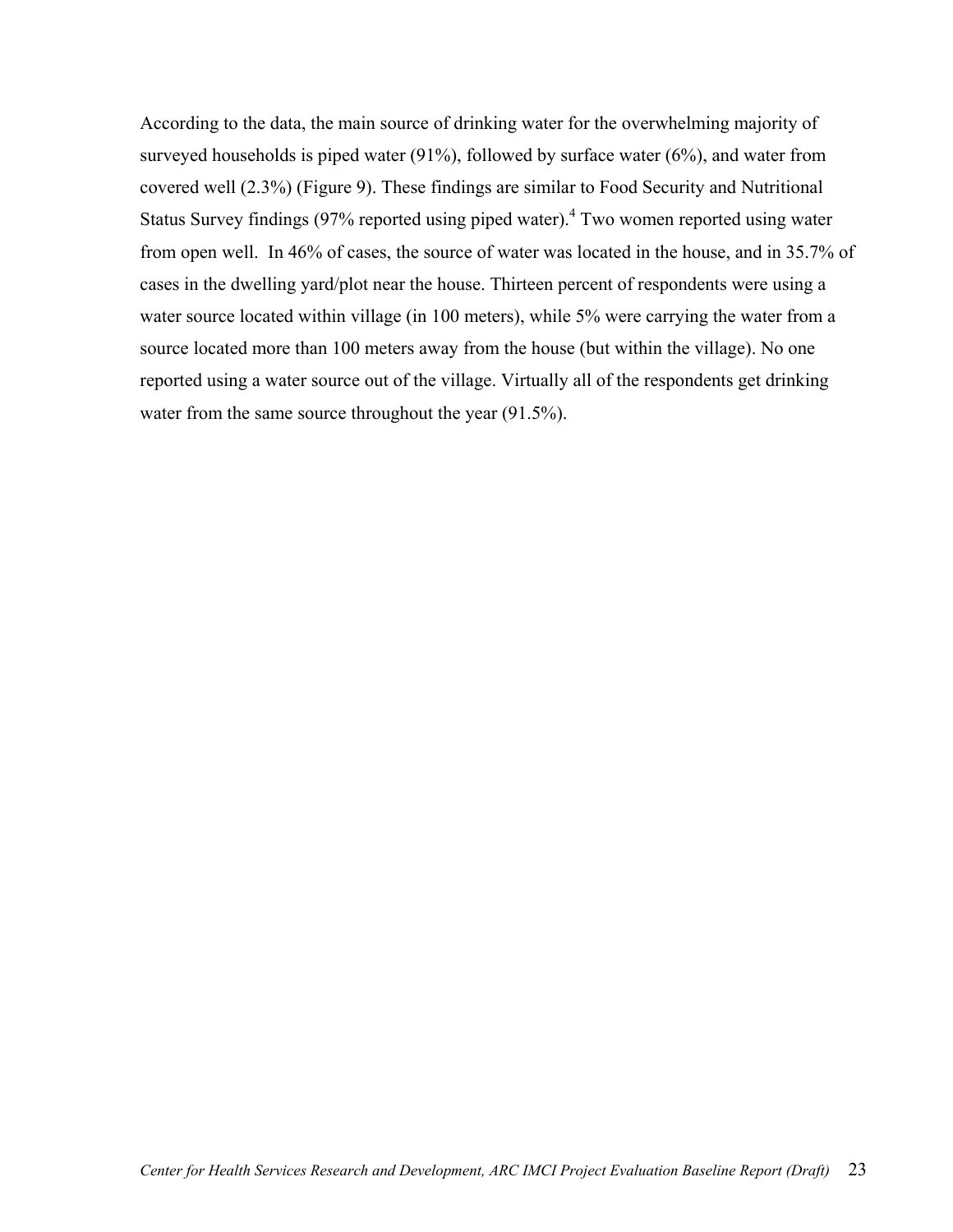<span id="page-29-0"></span>



## **3.11 Hand Washing**

The respondents were asked about when do they wash their hands with soap/ash. Most of the respondents (91%) reported washing their hands with soap after defecation, before feeding the children (79.7%), after attending to a child who has defecated (78%), and before food preparation (75.7%) (Table 16). Women also mentioned washing their hands in the morning (18.3%), after work in cow house (11.3%), after ground work (10.7%), in the evening/before sleep (7.7%), after laundry (7.3%), after dirty work (7.3%), after housecleaning (6.7%), any type of child care (feeding, clothing, washing, (4%)), and outside work (3.3%).

#### **Table 16. Hand washing practices\***

| <b>Washing hands with soap</b>                             | $\%$ (n)   |
|------------------------------------------------------------|------------|
| After defecation                                           | 90.7(272)  |
| Before feeding children                                    | 79.7 (239) |
| After attending to a child who has defecated               | 78.0 (234) |
| Before food preparation                                    | 75.7(227)  |
| In the morning                                             | 18.3(55)   |
| After work in cow house                                    | 11.3(34)   |
| After groundwork                                           | 10.7(32)   |
| In the evening/before sleeping                             | 7.7(23)    |
| After laundry                                              | 7.3(22)    |
| After dirty work                                           | 7.3(22)    |
| After house cleaning/any type of work                      | 6.7(20)    |
| Before taking care of a child (feeding, dressing, washing) | 4.0(12)    |
| Many times during a day/always                             | 3.7(11)    |
| After outside work                                         | 3.3(10)    |
| After dishwashing                                          | 3.0(9)     |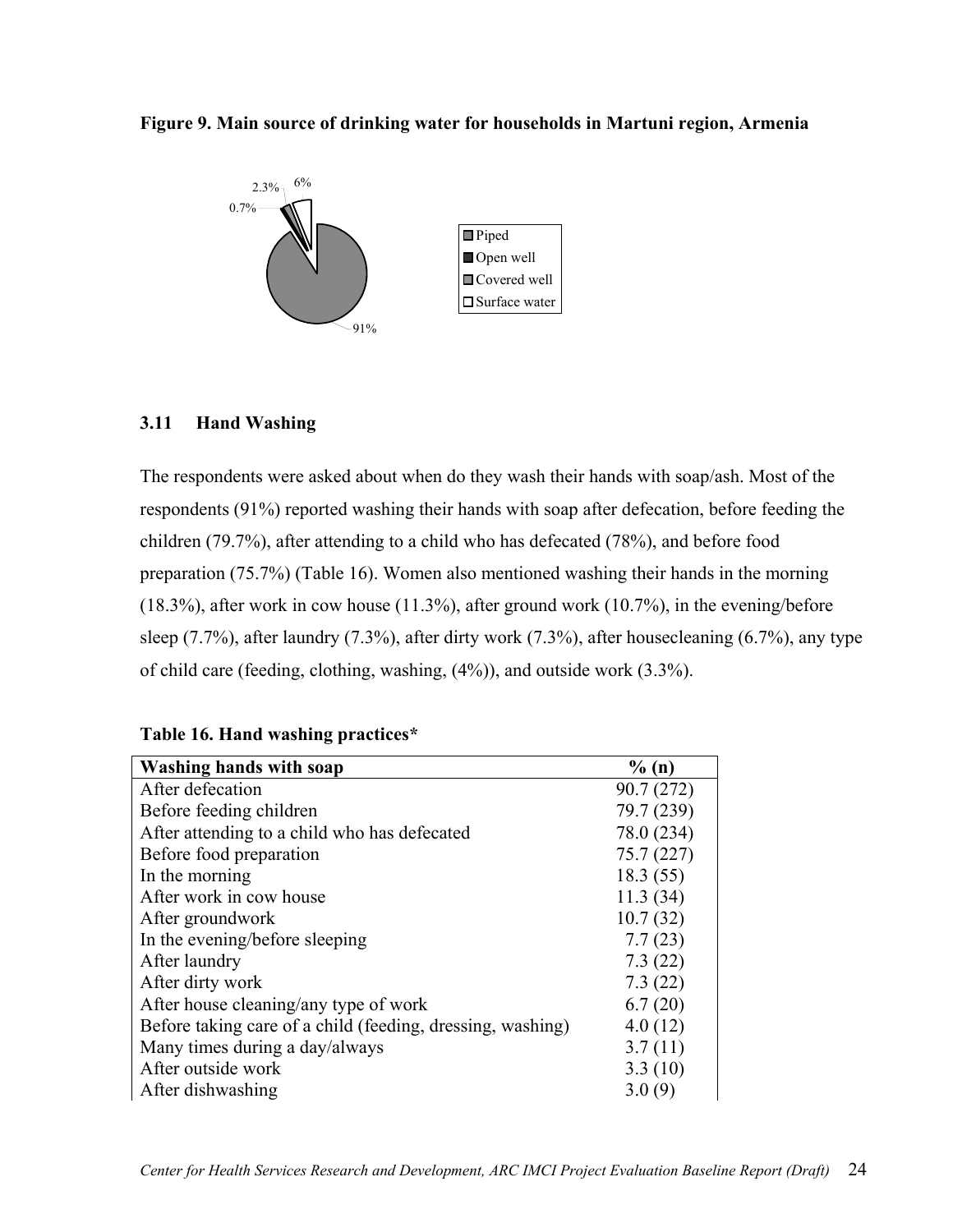<span id="page-30-0"></span>

| Washing hands with soap | $\frac{6}{9}$<br>m |
|-------------------------|--------------------|
| Never                   |                    |

**\* -** multiple responses for the question were obtained

*INDICATOR 10: Maternal hand-washing behavior: percentage of mothers of children age 0-23 months who wash their hands with soap/ash before food preparation, before feeding children, after defecation, and after attending to a child who has defecated.* 

According to the data, 61% of mothers of children age 0-23 employ correct hand-washing practice (washing hands with soap/ash before food preparation, before feeding children, after defecation, and after attending to a child who has defecated) (Table 17). No difference by maternal age was observed.

| <b>Correct hand-washing practices</b> | <b>Total</b> | Women $< 25$ | Women $\geq$ 25 |
|---------------------------------------|--------------|--------------|-----------------|
| $\%$ (n)                              |              |              |                 |
| Yes                                   | 61.0(183)    | 60.2(133)    | 63.3(50)        |
| No                                    | 39.0 (117)   | 39.8 (88)    | 36.7(29)        |
| Total                                 | 100.0(300)   | 100.0(221)   | 100.0(79)       |

**Table 17. Maternal hand-washing behavior** 

## **4. Discussion**

Overall, the results of the survey supported previous findings<sup>[1,](#page-6-4) [2,](#page-6-5) 4</sup>, demonstrating the need for the community–based programs in the sphere of maternal and child health. Since the survey's objective was to gather and analyze data that would allow ARC to plan their future programmatic activities in Gegharkunik *marz*, the conclusions stress problem areas, which may need selected child survival interventions to be carried out by ARC and/or other humanitarian organizations.

 **The correct spacing of births in Martuni region is low**. Only 42.4 % of the recent live births had an interval of more than 24 months. The comparison of the data to previous findings allows concluding that birth intervals in Martuni are among the shortest ones in Armenia. This can be partially explained by the deficiency in the knowledge regarding the correct child spacing, or lack of access to/knowledge on the family planning options.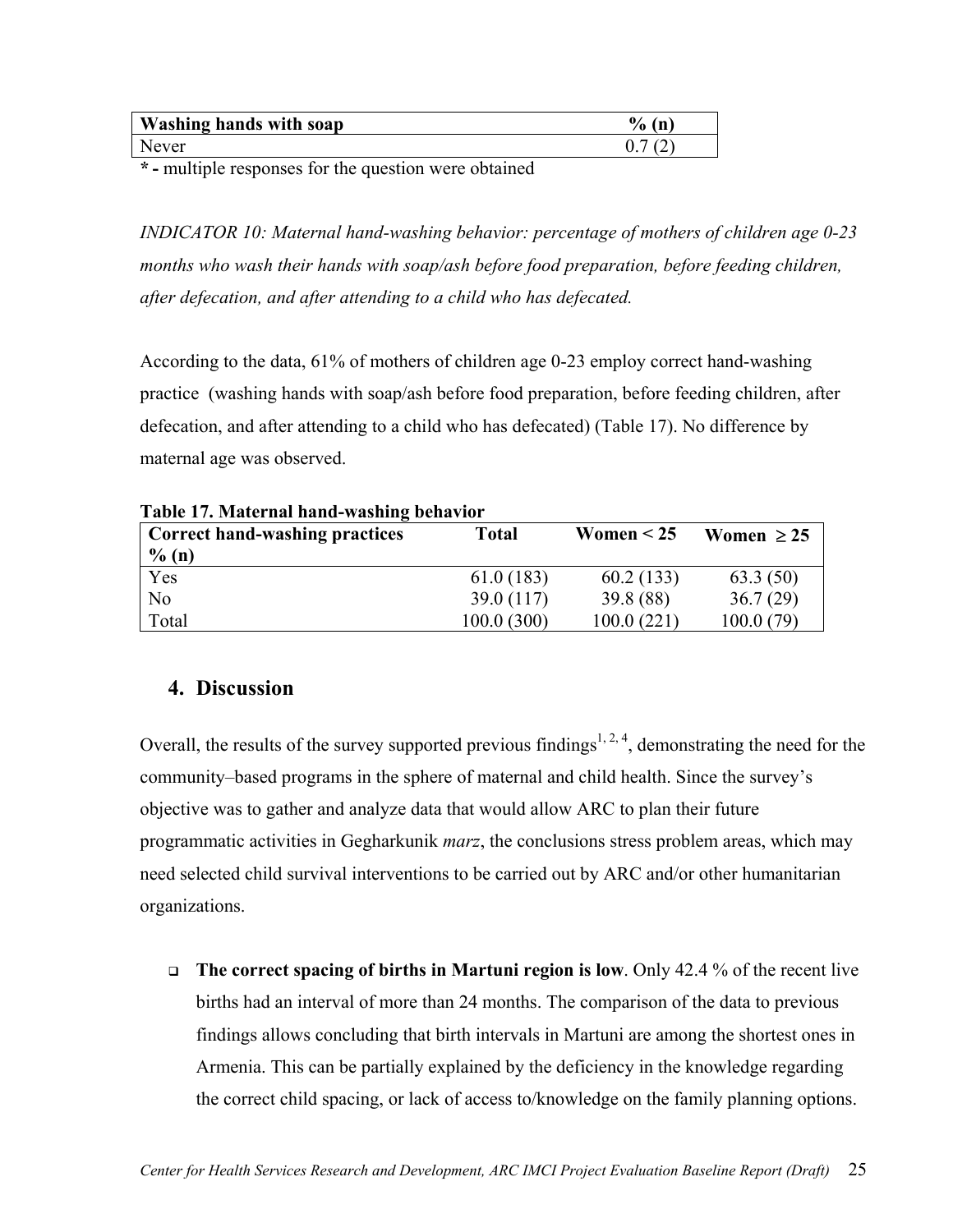- **The percent of underweight children in Martuni is low**. Of the surveyed children, only 2% were underweight according to the WHO/NCHS standards. This positive finding is also consistent with other surveys conducted in Armenia previously. However, weightfor-age is not the most sensitive indicator for chronic malnutrition, which is reported to be high in Gegharkunik by other research<sup>[2](#page-6-5)</sup>.
- **Skilled delivery assistance in Martuni is high, but is somewhat low in comparison with the rate for Armenia in general**. Approximately 93% of the mothers in Martuni received skilled delivery assistance, whereas 97% of deliveries throughout Armenia are assisted by skilled personnel according to DHS.
- **Home deliveries occur frequently in Martuni villages**. About 16% of mothers delivered their youngest baby at home. This finding matches with DHS data on the home deliveries in rural regions of Armenia (16%) and probably can be explained by larger distances to/difficulties with reaching health facilities in rural areas, and economic factors, as well as the education level of women.
- **The exclusive breastfeeding rate of children under 6 months of age is low in Martuni region.** Only 16.7% of mothers of children age 0-5 months exclusively breastfeed their babies. This indicator is much lower than the one reported by UNICEF for Armenia (30%) and indicates the need for promotion of breastfeeding in Martuni villages.
- **Half of the infants age 6-9 months in Martuni villages receive breastmilk and complementary food (54.5 %).** Women over 25 are more likely to feed their children age 6-9 months with breastmilk and complementary food than women in younger age category. The additional analysis did not show any correlation between the parity and complementary feeding, which rules out the assumption that this could be due to older women being more experienced in childcare.
- **There were no children age 12-23 months in Martuni villages fully vaccinated according to WHO standards before the first birthday.** This indicator does not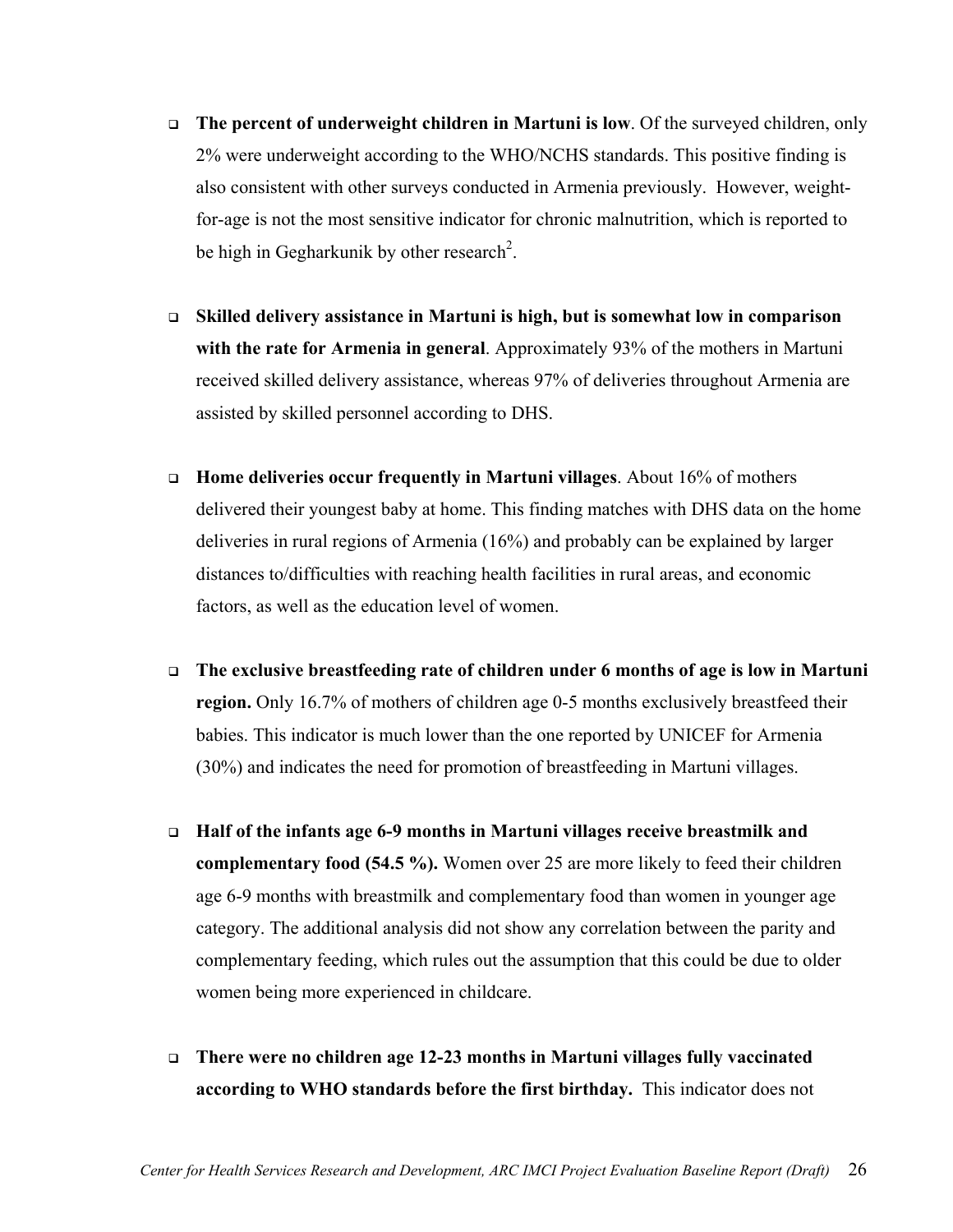correspond to the current immunization plan in Armenia. The estimates for immunization coverage were calculated, according to which 7.7% of children age 12-23 months for which the vaccination cards were available, were completely vaccinated before their first birthday according to MOH vaccination plan in Armenia (3.4% of all children with vaccination cards), and 38.5% of children age 12-23 months were vaccinated against four vaccine-preventable diseases (poliomyelitis, diphtheria, pertussis, and tetanus) before their first birthday (34.5% of all children with vaccination cards). About 77% of the children age 12-23 months received measles vaccine according to their mothers.

The data suggest that vaccination coverage is inadequate in Martuni region. However, it should be taken into account, that the sample size employed for the calculations of vaccination coverage was rather small due to lack of vaccination cards at respondents' homes, and could be not representative for the population. It is also possible that the information recorded in the vaccination cards kept by mothers at home is not complete/inadequate. It can be recommended for further studies using health facility based cards or health facility records (especially in rural areas) for obtaining data on vaccination coverage.

- **Maternal knowledge of child danger signs is low.** Only 35% of women with children age 0-23 months know at least 2 signs of illness that indicate the need for treatment. The data show very low awareness for diarrhea signs and fast/difficult breathing, which indicates the need for knowledge/behavior change interventions among Martuni women in the areas of diarrhea and pneumonia case management.
- **Maternal knowledge of HIV risk reduction is extremely low.** Only 19% percent of women know at least two ways of preventing HIV infection. The lack of knowledge of HIV prevention in Martuni women can be attributed to low prevalence of AIDS in Armenia and lack of information sources regarding HIV in a village. Less than 6% of women under 19 and about 13% of women under 25 knew the ways of reducing HIV risk, which indicates the need for targeting women in younger age categories with AIDS awareness campaigns.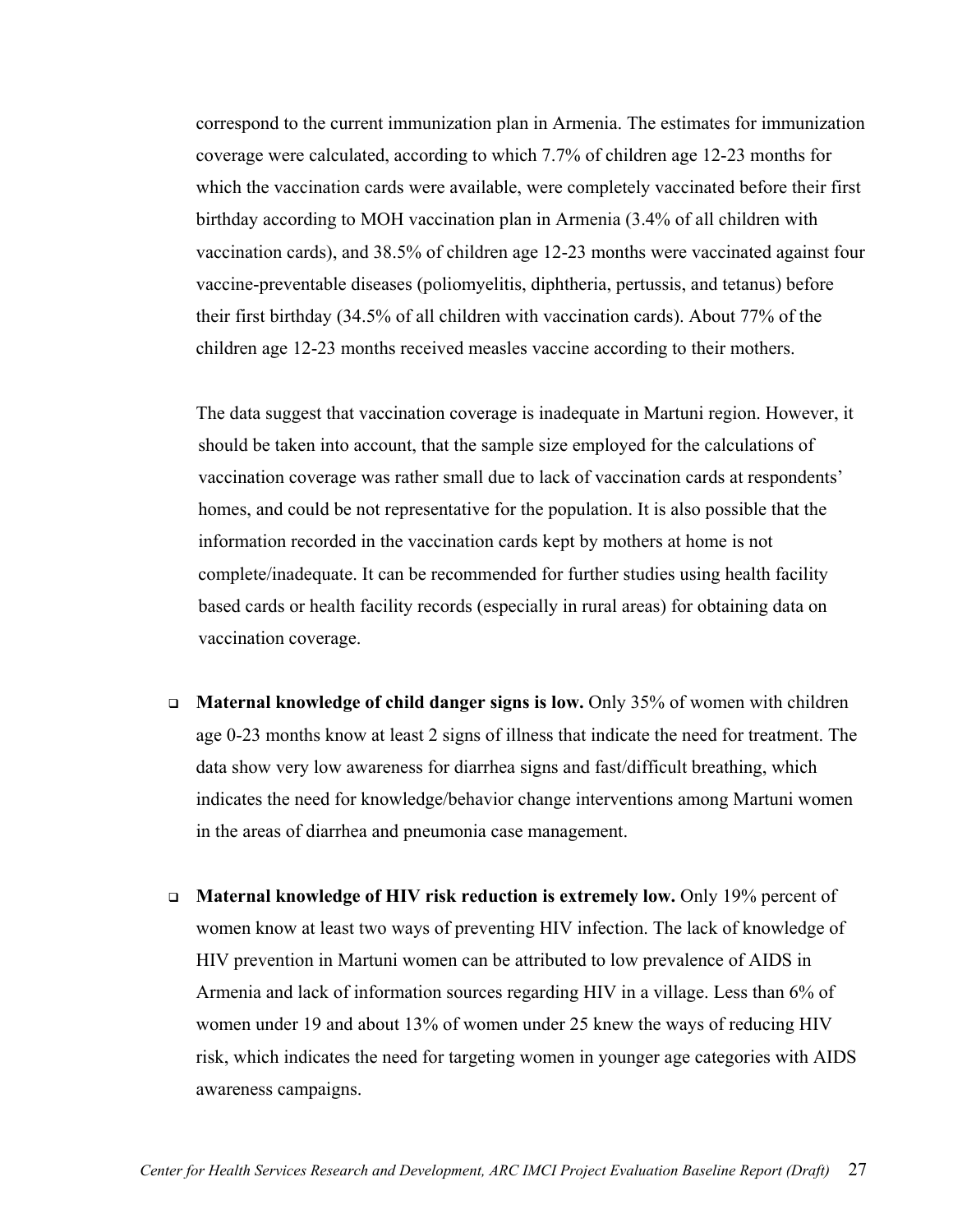- **Husbands are moderately involved in the care of children**. About 43.5% of husbands always/sometimes assist with feeding the child, 27% always/sometimes assist with bathing. Most of the husbands do play with their child. While Armenian mothers are apparently primary caregivers for children under two and thus should be the main target for IMCI interventions, the initial steps towards more intensive involvement of husbands in the childcare can be undertaken by program implementers.
- **Access to piped water is high.** Virtually all respondents (91%) have access to piped water; in 46% of cases the water is piped into the house.
- **About 40% of mothers do not use correct hand washing practices** (61% of women wash their hands with soap before food preparation, before feeding children, after defecation, and after attending to a child who has defecated.

It can be concluded that some of the indicators show particularly unfavorable conditions in Martuni as compared to the situation in Armenia in general (including spacing, skilled delivery assistance, exclusive breastfeeding, and vaccination coverage). These areas need special attention of ARC and other humanitarian organizations planning to reduce childhood disease burden in Gegharkunik marz.

Most of the interventions in the problem areas indicated by the survey can be incorporated into second and third component of the IMCI strategy, which include improving the overall health system and improving household and community practices.

- The deficiencies in the knowledge/behavior in the areas of breastfeeding, HIV prevention, childcare, nutrition, personal/ family hygiene, and, partially birth spacing, can be addressed by the appropriate interventions at the community level
- Insufficient antenatal care, assistance and medical care at delivery, and vaccination coverage are problems directly related to the health services quality and organization, and availability of drugs/supplies, and therefore cannot be completely alleviated without corresponding improvements in the health care system.